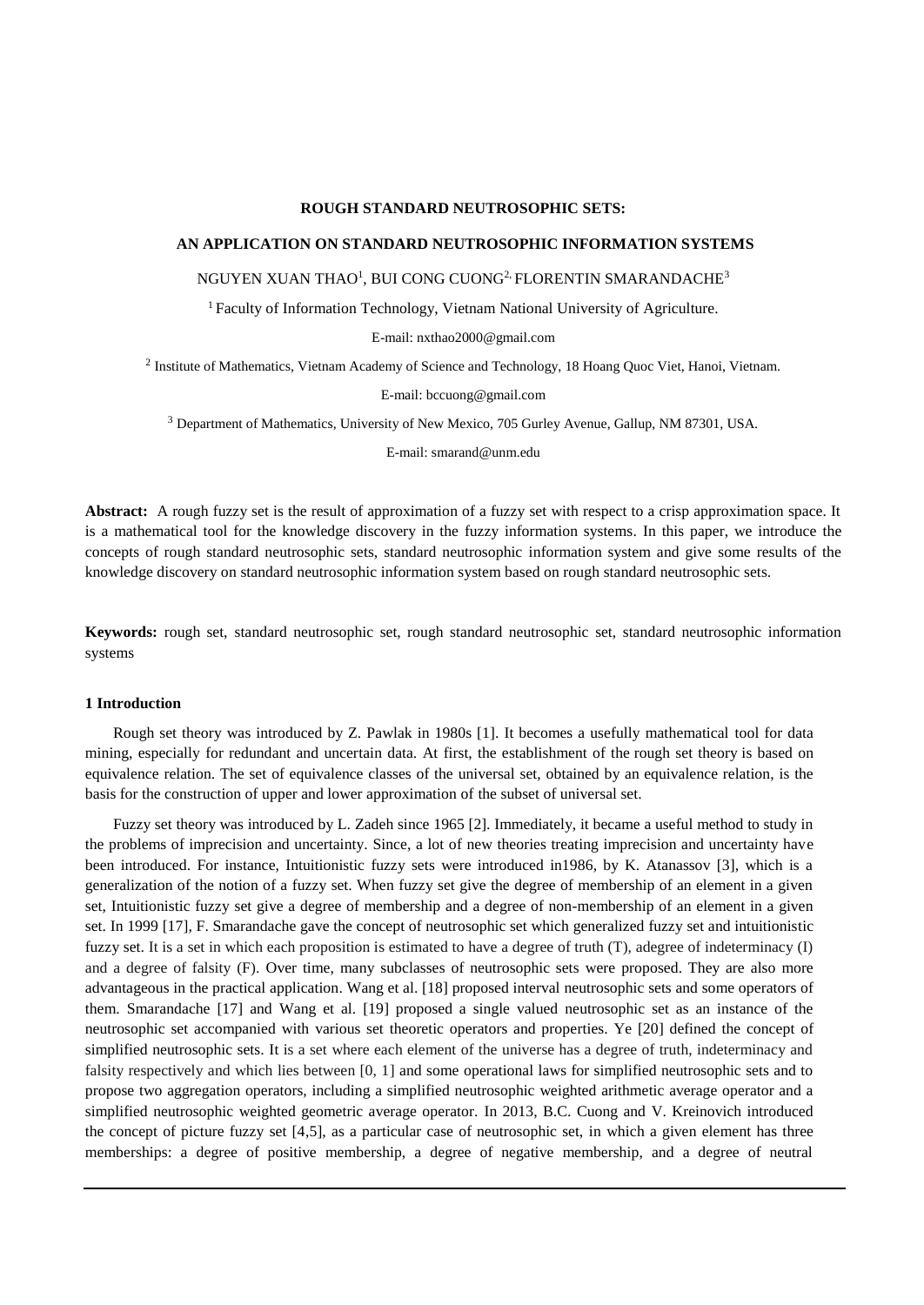membership of an element in this set. After that, L. H. Son has given the application of the picture fuzzy set in the clustering problems [7,8]. We also regard picture fuzzy sets as a particular case of the standard neutrosophic sets [6].

In addition, combining rough set and fuzzy set has also many interesting results. The approximation of rough (or fuzzy) sets in fuzzy approximation space give us the fuzzy rough set [9,10,11]; and the approximation of fuzzy sets in crisp approximation space give us the rough fuzzy set [9,10]. W.Z. Wu et al, [11] present a general framework for the study of fuzzy rough sets in both constructive and axiomatic approaches. By the same, W. Z. Wu and Y. H. Xu were investigated the fuzzy topological structures on the rough fuzzy sets [12], in which both constructive and axiomatic approaches are used. In 2012, Y. H. Xu and W. Z. Wu were also investigated the rough intuitionistic fuzzy set and the intuitionistic fuzzy topologies in crisp approximation spaces [13]. In 2013 B. Davvaz and M. Jafarzadeh study the rough intuitionistic fuzzy information system [14]. In 2014, X.T. Nguyen introduces the rough picture fuzzy sets.It is the result of approximation of a picture fuzzy set with respect to a crisp approximation space [15].

In this paper, we introduce the concept of standard neutrosophic information system, study some problems of the knowledge discovery of standard neutrosophic information system based on rough standard neutrosophic sets. The remaining part of this paper is organized as following: we recall basic notions of rough set, standard neutrosophic set and rough standard neutrosophic set on the crisp approximation space, respectively, in section 2 and section 3. In section 4, we introduce the basic concepts of standard neutrosophic information system. Finally, we investigate some problems of the knowledge discovery of standard neutrosophic information system : the knowledge reduction and extension of the standard neutrosophic information system in section 5 and section 6, respectively.

### **2 Basic notions of standard neutrosophic set and rough set**

In this paper, we denote U be a nonempty set called the universe of discourse. The class of all subsets of U will be denoted by  $P(U)$  and the class of all fuzzy subsets of U will be denoted by  $F(U)$ .

**Definition 1**. [6]. A standard neutrosophic (PF) set A on the universe U is an object of the form  $A = \{ (x, \mu_A(x), \eta_A(x), \gamma_A(x)) | x \in U \}$ 

$$
A = \{ (x, \mu_A(x), \eta_A(x), \gamma_A(x)) | x \in U \}
$$

where  $\mu_A(x)$  ( $\in [0,1]$ ) is called the "degree of positive membership of x in A",  $\eta_A(x)$  ( $\in [0,1]$ ) is called the "degree of neutral membership of x in A" and  $\gamma_A(x)$  ( $\in [0,1]$ ) is called the "degree of negative membership of x in A", and where

 $\mu_A$ ,  $\eta_A$  and  $\gamma_A$  are dependent components alltogether (see [24]) and therefore they satisfy the following condition:

 $\mu_A(x) + \eta_A(x) + \gamma_A(x) \leq 1, (\forall x \in X).$ 

The family of all standard neutrosophic set in U is denoted by PFS(U). The complement of a picture fuzzy set A is  $\sim A = \{ (x, \gamma_A(x), \eta_A(x), \mu_A(x)) | \forall x \in U \}$ .

$$
\sim A = \{ (x, \gamma_A(x), \eta_A(x), \mu_A(x)) | \forall x \in U \}.
$$

Obviously, any intuitionistic fuzzy set  $A = \{(x, \mu_A(x), \gamma_A(x))\}$  may be identified with the standard neutrosophic set in the form

$$
A = \{ (x, \mu_A(x), 0, \gamma_A(x)X) | x \in U \}.
$$

The operators on PFS(U):  $A \subseteq B$ ,  $A \cap B$   $A \cup B$  were introduced [4]:

Now we define some special PF sets: a constant PF set is the PF set  $(\alpha, \beta, \theta) = \{(x, \alpha, \beta, \theta) | x \in U\}$ ; the PF universe set is  $U = 1_U = (1,0,0) = \{(x,1,0,0) | x \in U\}$  and the PF empty set is  $\emptyset = 0_U = (0,0,1) = \{(x,0,0,1) | x \in U\}$ . For any  $x \in U$ , standard neutrosophic set  $1_x$  and  $1_{U-[x]}$  are, respectively, defined by: for all  $y \in U$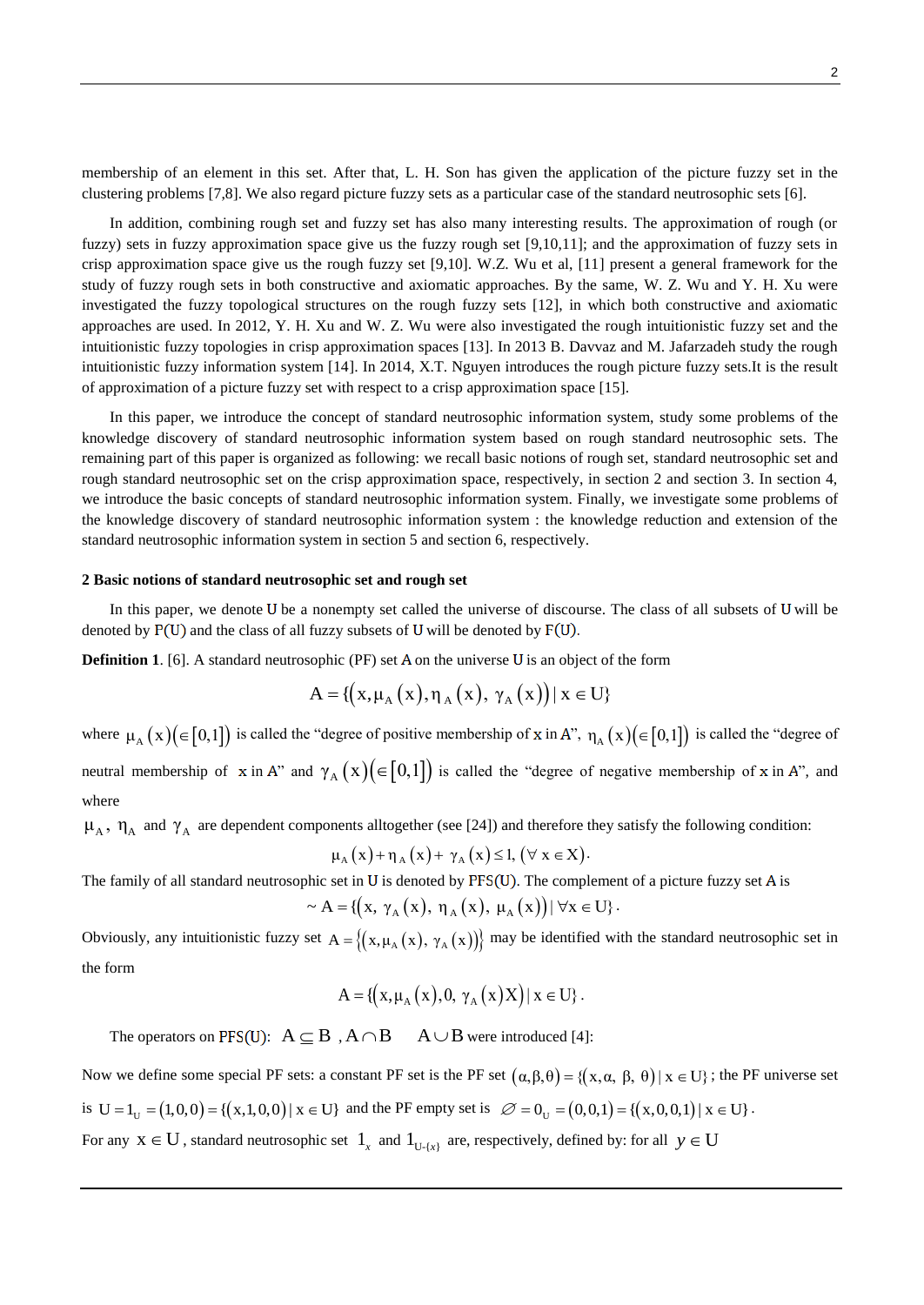$$
\mu_{1_x}(y) = \begin{cases} 1 & \text{if } y = x \\ 0 & \text{if } y \neq x \end{cases}, \quad \eta_{1_x}(y) = \begin{cases} 0 & \text{if } y = x \\ 0 & \text{if } y \neq x \end{cases}, \quad \gamma_{1_x}(y) = \begin{cases} 0 & \text{if } y = x \\ 1 & \text{if } y \neq x \end{cases}, \quad \mu_{1_{U^{-\{x\}}}}(y) = \begin{cases} 0 & \text{if } y = x \\ 1 & \text{if } y \neq x \end{cases}
$$

$$
\eta_{1_{U^{-\{x\}}}}(y) = \begin{cases} 0 & \text{if } y = x \\ 0 & \text{if } y \neq x \end{cases}
$$

**Definition 2**. (Lattice  $(D^*, \leq_{D^*})$ ). Let

$$
D^* = \left\{ (x_1, x_2, x_3) \in [0,1]^3 : x_1 + x_2 + x_3 \le 1 \right\}.
$$

We define a relation  $\leq_{D^*}$  on  $D^*$  as follows:  $\forall (x_1, x_2, x_3), (y_1, y_2, y_3) \in D^*$  $\forall (x_1, x_2, x_3), (y_1, y_2, y_3) \in D^*$  then  $(x_1, x_2, x_3) \leq_{D^*} (y_1, y_2, y_3)$  if only if (or  $(x_1 < y_1, x_3 \ge y_3)$  or  $(x_1 = y_1, x_3 > y_3)$  or  $(x_1 = y_1, x_3 = y_3, x_2 \le y_2)$ ) and  $(x_1, x_2, x_3) =_{D^*} (y_1, y_2, y_3) \implies (x_1 = y_1, x_2 = y_2, x_3 = y_3).$ 

We have  $\left(\textbf{D}^*,\leq_{\textbf{D}^*}\right)$  is a lattice. Denote  $\textbf{O}_{\textbf{D}^*}=\left(0,0,1\right)$ ,  $1_{\textbf{D}^*}=\left(1,0,0\right)$ . Now, we define some operators on  $\textbf{D}^*$ 

## **Definition 3**.

(i) Negative of 
$$
x = (x_1, x_2, x_3) \in D^*
$$
 is  $\overline{x} = (x_3, x_2, x_1)$ 

(ii) For all 
$$
\forall (x_1, x_2, x_3), (y_1, y_2, y_3) \in D^*
$$
 we have

$$
x \wedge y = (x_1 \wedge y_1, x_2 \wedge y_2, x_3 \vee y_3)
$$

$$
x \vee y = (x_1 \vee y_1, x_2 \wedge y_2, x_3 \wedge y_3)
$$

We have some properties of those operators.

# **Lemma 1**.

- (a) For all  $\forall (x_1, x_2, x_3), (y_1, y_2, y_3) \in D^*$  $\forall (x_1, x_2, x_3), (y_1, y_2, y_3) \in D^*$  we have
- (b1)  $x \wedge y = \overline{x} \vee \overline{y}$
- (b2)  $x \lor y = \overline{x} \land \overline{y}$
- (b) For all  $x, y, u, v \in D^*$  and  $x \leq_{D^*} u, y \leq_{D^*} v$  we have
- (c1)  $x \wedge y \leq_{D^*} u \wedge v$
- (c2)  $x \vee y \leq_{D^*} u \vee v$

### **Proof**.

(a) We have  $\overline{x \wedge y} = (x_3 \vee y_3, x_2 \wedge y_2, x_1 \wedge y_1) = (x_3, x_2, x_1) \vee (y_3, y_2, y_1) = \overline{x} \vee \overline{y}$ Similary  $\overline{x \vee y} = (x_3 \wedge y_3, x_2 \wedge y_2, x_1 \vee y_1) = (x_3, x_2, x_1) \wedge (y_3, y_2, y_1) = \overline{x} \wedge \overline{y}$ 

(b) For  $a,b,c,d \in [0,1]$ , if  $a \leq b,c \leq d$  then  $a \wedge c \leq b \wedge d$  and. From definition 2, definition 3 we have the result to prove. □

Now, we mention the level sets of the standard neutrosophic sets. Where  $(α, β, θ) ∈ D^*$ , we define:

,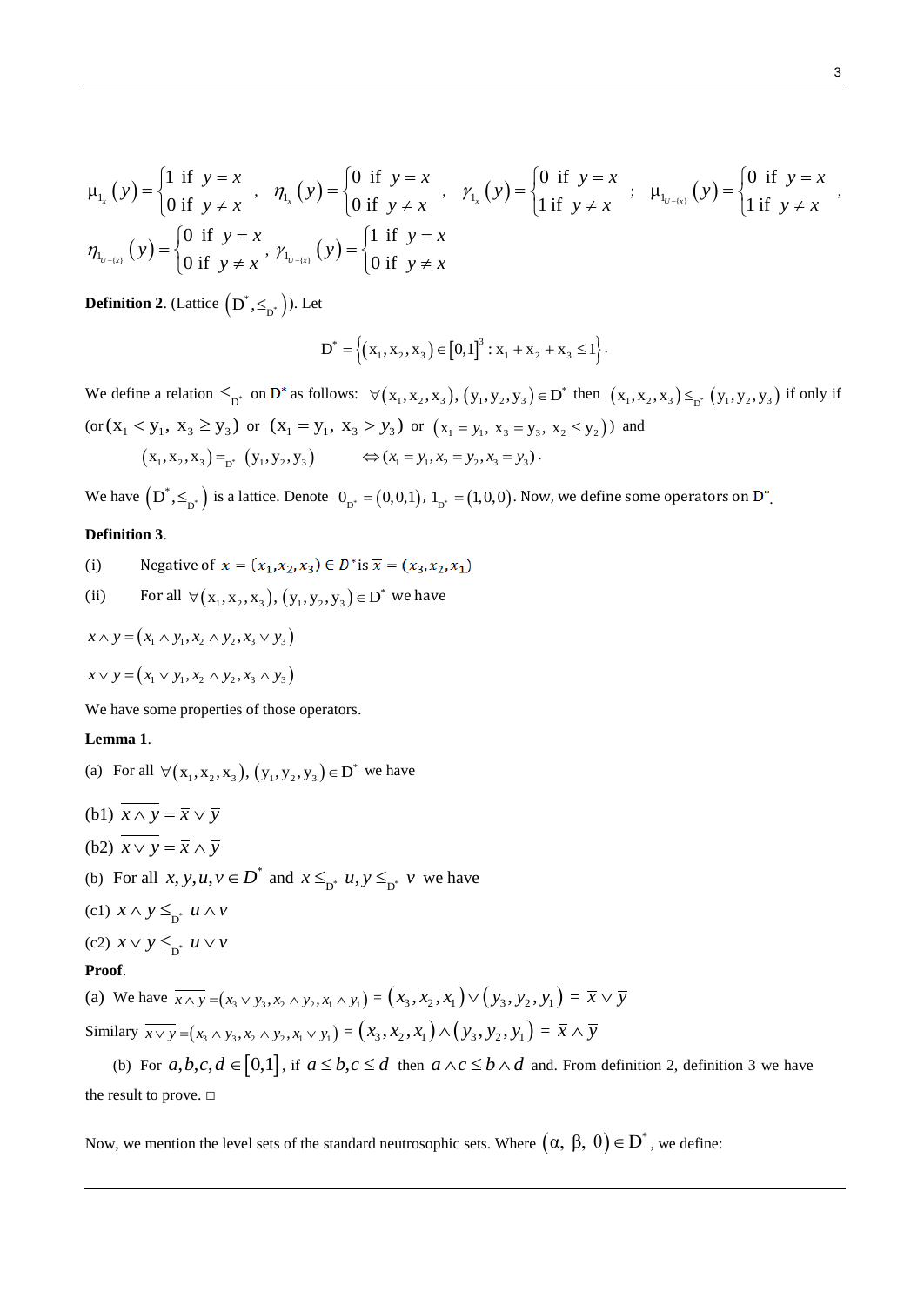$(\alpha, \beta, \theta)$  – level cut set of the standard neutrosophic set  $A = \{ (x, \mu_A(x), \eta_A(x), \gamma_A(x)) | x \in U \}$ as follows:

$$
A_{\theta}^{\alpha,\beta} = \{x \in U | (\mu_A(x), \eta_A(x), \gamma_A(x)) \geq (\alpha, \beta, \theta) \}
$$

$$
ext{strong } (α, β, θ) - level cut set of the standard neutrosophic set A as follows:
$$
\n
$$
A_{\theta^*}^{\alpha^*, \beta^*} = \{ x \in U | (\mu_A(x), \eta_A(x), \gamma_A(x)) > (\alpha, β, θ) \}
$$

 $\bullet$   $\left( \alpha^{+},\ \beta,\ \theta\right)$ - level cut set of the standard neutrosophic set A as

$$
A_{\theta}^{\alpha^+, \beta} = \{ x \in U | \mu_A(x) > \alpha, \gamma_A(x) \le \theta \}
$$

**e** (α, β, θ<sup>+</sup>) − level cut set of the standard neutrosophic set A as<br>  $A_{\theta^+}^{\alpha,\beta} = \{x \in U | \mu_A(x) \ge \alpha, \gamma_A(x) < \theta \}$ 

$$
A_{\theta^+}^{\alpha,\beta} = \{ x \in U | \mu_A(x) \ge \alpha, \ \gamma_A(x) < \theta \}
$$

When  $\beta = 0$  we denoted

- $A_{\theta}^{\alpha} = A_{\theta}^{\alpha,0} = {x \in U | (\mu_{\alpha}(x), \eta_{\alpha}(x), \gamma_{\alpha}(x)) \ge (\alpha, 0, \theta)}$
- $\left( \alpha^+, \theta^+ \right)$  level cut set of the standard neutrosophic set A as

$$
A_{\theta^+}^{\alpha^+} = \{ x \in U | \mu_A(x) > \alpha, \gamma_A(x) < \theta \}
$$

 $\alpha$  – level cut set of the degree of positive membership of x in A as

$$
A^{\alpha} = \{x \in U | \mu_A(x) \ge \alpha\}
$$

the strong  $\alpha$  – level cut set of the degree of positive membership of x in A as

$$
A^{\alpha^+} = \{x \in U | \mu_A(x) > \alpha\}
$$

 $\theta$  – level low cut set of the degree of negative membership of x in A as

$$
A_{\theta} = \{x \in U | \gamma_A(x) \leq \theta\}
$$

the strong  $\theta$  – level low cut set of the degree of negative membership of x in A as

$$
A_{\theta^+} = \{ x \in U | \gamma_A(x) < \theta \}
$$

**Example 1.** Given the universe  $U = \{u_1, u_2, u_3\}$ . Then

**Example 1**. Given the universe  $U = \{u_1, u_2, u_3\}$ . Then<br>  $A = ((u_1, 0.8, 0.05, 0.1), (u_2, 0.7, 0.1, 0.2), (u_3, 0.5, 0.01, 0.4))$  is a standard neutrosophic set on U. Then  $A_{0.1}^{0.7,0.2} = \{u_1, u_2\}$ but  $A_{0.1}^{0.7,0.1} = \{u_1\}$  and  $A_{0.1^+}^{0.7,0.2} = \{u_1\}$ ,  $A_{0.1}^{0.7} = \{u_1\}$ ,  $A_{0.1^+}^{0.7} = \{u_1\}$ ,  $A_{0.5^-}^{0.5} = \{u_1, u_2, u_3\}$ ,  $A_{0.5^-}^{0.5^+} = \{u_1, u_2\}$ ,  $A_{0.2^+} = \{u_1\}, A_{0.2} = \{u_1, u_2\}.$ 

**Definition 3**. Let U be a nonempty universe of discourse which many be infinite. A subset  $R \in P(U \times U)$  is referred to as a (crisp) binary relation on U . The relation  $R$  is referred to as:

• Reflexive: if for all  $x \in U$ ,  $(x, x) \in R$ .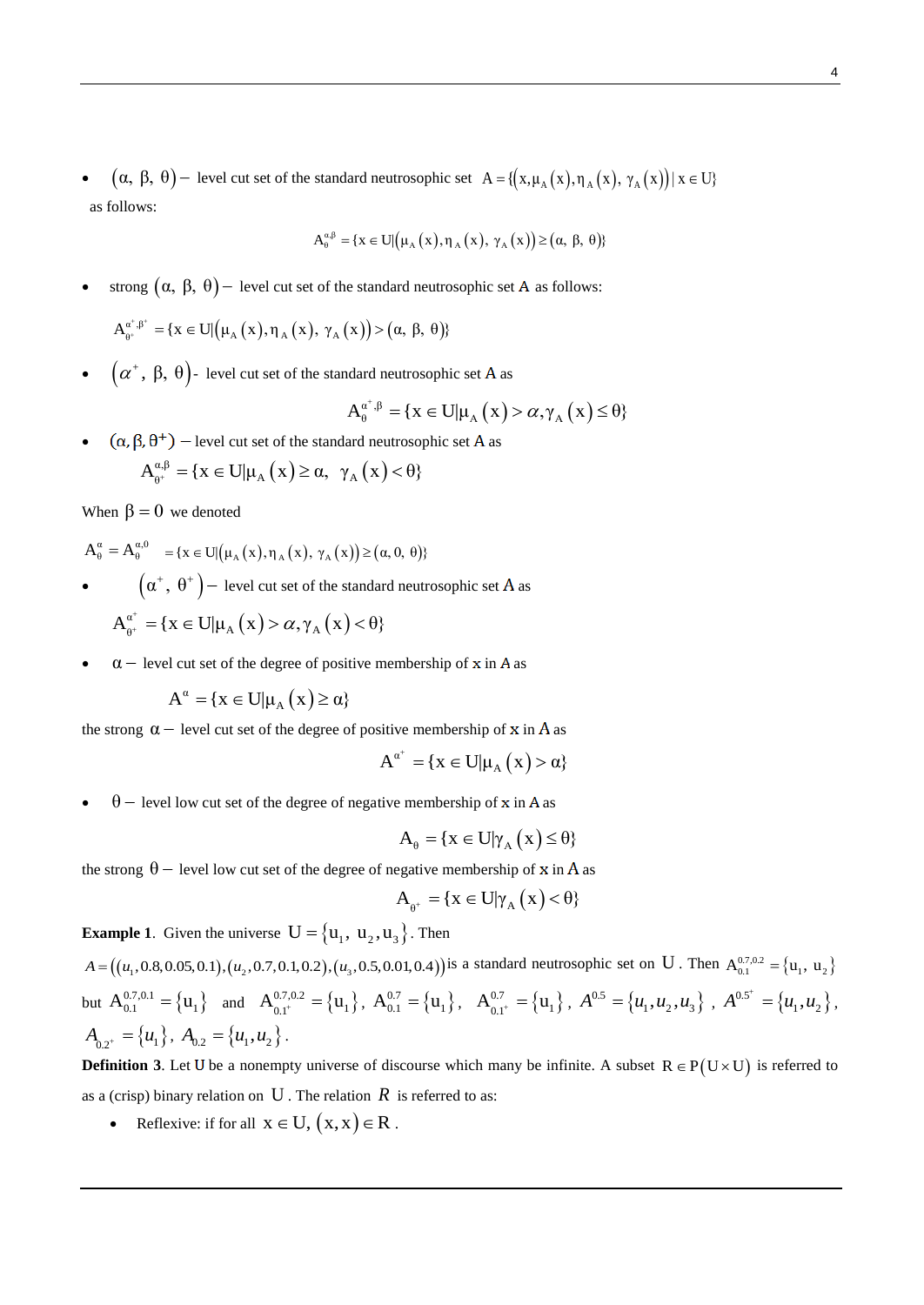- Symmetric: if for all  $x, y \in U$ ,  $(x, y) \in R$  then  $(y, x) \in R$ .
- Transitive: if for all  $x,y,z \in U$ ,  $(x, y) \in R$ ,  $(y, z) \in R$  then  $(x, z) \in R$
- Similarity: if  $R$  is reflexive and symmetric
- Preorder: if  $R$  is reflexive and transitive
- Equivalence: if  $R$  is reflexive and symmetric, transitive.

A crisp approximation space is a pair  $(U,R)$ . For an arbitrary crisp relation R on U, we can define a set-valued mapping  $R_s : U \rightarrow P(U)$  by:

$$
R_s(x) = \{y \in U | (x, y) \in R\}, x \in U.
$$

Then,  $R_s(x)$  is called the successor neighborhood of x with respect to (w.r.t) R.

**Definition 4.[9].** Let (U,R) be a crisp approximation space. For each crisp set  $A \subseteq U$ , we define the upper and lower approximations of A (w.r.t) (U,R) denoted by  $\overline{R}(A)$  and  $R(A)$ , respectively, are defined as follows

$$
\overline{R}(A) = \{x \in U : R_s(x) \cap A \neq \emptyset\},\
$$

$$
\underline{R}(A) = \{x \in U : R_s(x) \subseteq A\}.
$$

**Remark 2.1**. Let (U,R) be a Pawlak approximation space, i.e. R is an equivalence relation. Then  $R_s(x) = [x]_R$  holds. For each crisp set  $A \subseteq U$ , the upper and lower approximations of A (w.r.t) (U,R) denoted by  $\bar{R}(A)$  and  $\underline{R}(A)$ , respectively, are defined as follows

$$
\overline{\mathsf{R}}\left(\mathsf{A}\right) = \left\{\mathsf{x} \in \mathsf{U} : \left[x\right]_{R} \cap \mathsf{A} \neq \varnothing\right\} \underline{\mathsf{R}}\left(\mathsf{A}\right) = \left\{\mathsf{x} \in \mathsf{U} : \left[x\right]_{R} \subseteq \mathsf{A}\right\}
$$

**Definition 5.[16].** Let  $(U,R)$  be a crisp approximation space. For each fuzzy set  $A \subseteq U$ , we define the upper and lower approximations of A (w.r.t) (U, R) denoted by  $\bar{R}(A)$  and  $R(A)$ , respectively, are defined as follows

$$
\overline{R}(A) = \{x \in U : R_s(x) \cap A \neq \emptyset\},\
$$

$$
\underline{R}(A) = \{x \in U : R_s(x) \subseteq A\}
$$

where

$$
\mu_{\overline{R}(A)}(x) = max{\mu_A(y) | y \in R_s(x)},
$$
  

$$
\mu_{\underline{R}A}(x) = min{\mu_A(y) | y \in R_s(x)}
$$

**Remark 2.2**. Let (U,R) be a Pawlak approximation space, i.e. R is an equivalence relation. Then  $R_s(x) = [x]_R$  holds. For each fuzzy set  $A \subseteq U$ , the upper and lower approximations of  $A(w.r.t)$  (U,R) denoted by  $\overline{R}(A)$  and  $\underline{R}(A)$ , respectively, are defined as follows

$$
\overline{\mathsf{R}}\big(\mathsf{A}\big) = \Big\{\mathsf{x} \in \mathsf{U} : \big[x\big]_R \cap \mathsf{A} \neq \varnothing\Big\}, \ \underline{\mathsf{R}}\big(\mathsf{A}\big) = \Big\{\mathsf{x} \in \mathsf{U} : \big[x\big]_R \subseteq \mathsf{A}\Big\}
$$

This is the rough fuzzy set in [6].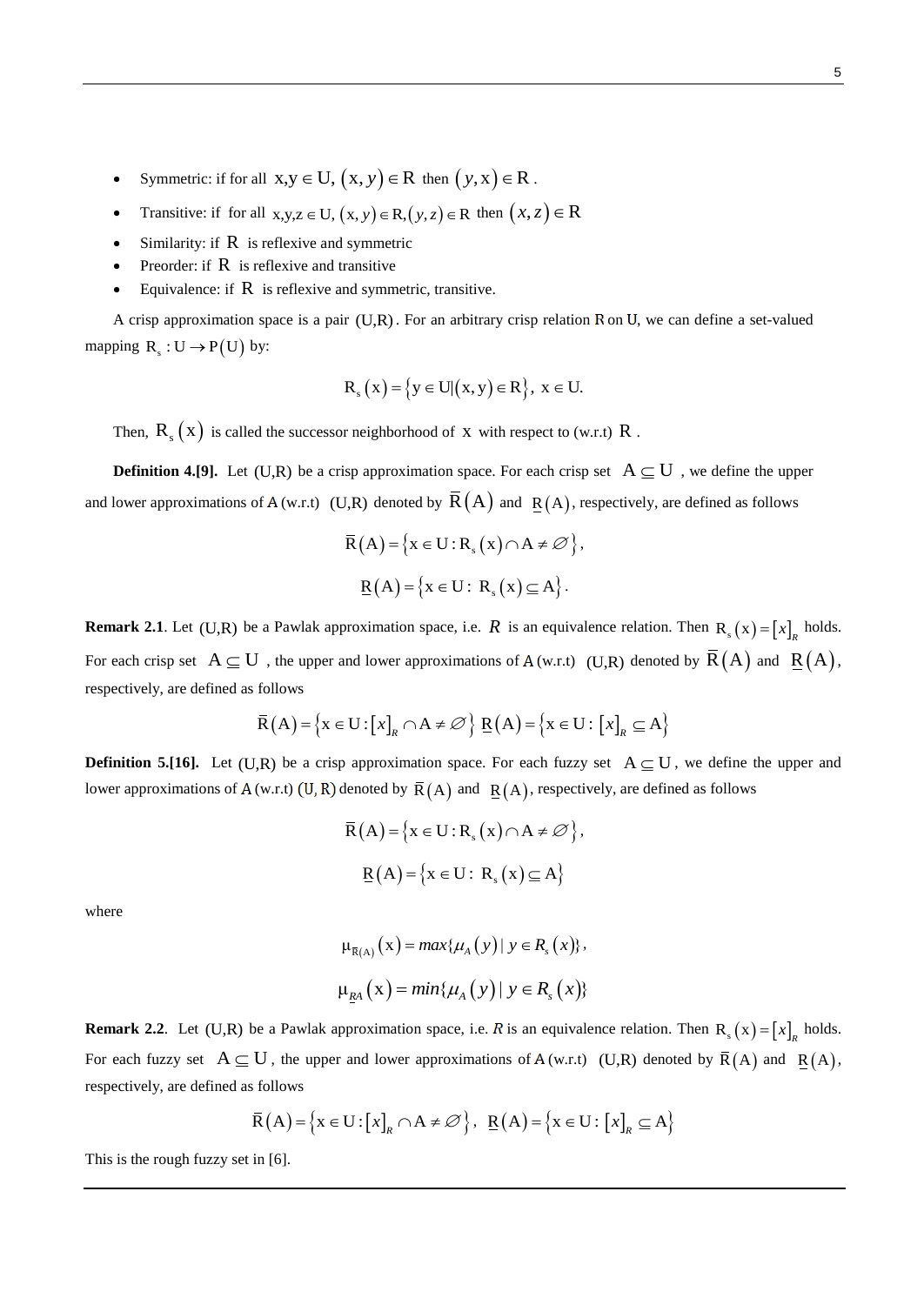#### **3. Rough standard neutrosophic set**

A rough standard neutrosophic set is the approximation of a standard neutrosophic set w. r. t a crisp approximation space. Here, we consider the upper and lower approximations of a standard neutrosophic set in the crisp approximation spaces together with their membership functions, respectively.

**Definition 5**: Let  $(U,R)$  be a crisp approximation space. For  $A \in PFS(U)$ , the upper and lower approximations of A

(w.r.t) (U,R) denoted by 
$$
RP(A)
$$
 and  $RP(A)$ , respectively, are defined as follows:  
\n
$$
\overline{RP}(A) = \{ (x, \mu_{\overline{RP}(A)}(x), \eta_{\overline{RP}(A)}(x), \gamma_{\overline{RP}(A)}(x) ) | x \in U \}
$$
\n
$$
\underline{RP}(A) = \{ (x, \mu_{\underline{RP}(A)}(x), \eta_{\underline{RP}(A)}(x), \gamma_{\underline{RP}(A)}(x) ) | x \in U \}
$$

where

$$
\mu_{\overline{\text{RP}}(A)}\big(x\big) \!=\! \mathop{\vee}\limits_{y\in R_s(x)}\mu_A\big(y\big),\ \eta_{\overline{\text{RP}}(A)}\big(x\big) \!=\! \mathop{\wedge}\limits_{y\in R_s(x)}\eta_A\big(y\big),\ \gamma_{\overline{\text{RP}}(A)}\big(x\big) \!=\! \mathop{\wedge}\limits_{y\in R_s(x)}\!\gamma_A\big(y\big)\! \: ;
$$

and

$$
\mu_{\underline{RP}(A)}\big(x\big)=\underset{y\in R_s(x)}{\wedge}\mu_A\big(y\big),\eta_{\underline{RP}(A)}\big(x\big)=\underset{y\in R_s(x)}{\wedge}\eta_A\big(y\big),\ \gamma_{\underline{RP}(A)}\big(x\big)=\underset{y\in R_s(x)}{\vee}\gamma_A\big(y\big).
$$

We have  $RP(A)$  and  $RP(A)$  are two standard neutrosophic sets in U. Indeed, for each  $x \in U$ , for all  $\varepsilon > 0$ , it exists  $y_0 \in U$  such that  $\mu_{\overline{RP}(A)}(x) - \epsilon \leq \mu_A(y_0) \leq \mu_{\overline{RP}(A)}(x)$ ,  $\eta_{\overline{RP}(A)}(x) \leq \eta_A(y_0)$ ,  $\gamma_{\overline{RP}(A)}(x) \leq \gamma_A(y_0)$  so that  $\mu_{\overline{\text{RP}}(A)}(x) - \epsilon + \eta_{\overline{\text{RP}}(A)}(x) + \gamma_{\overline{\text{RP}}(A)}(x)$ 

$$
\leq \mu_A(y_0) + \eta_A(y_0) + \gamma_A(y_0) \leq 1.
$$

Hence  $\mu_{\overline{RP}(A)}(x) - \epsilon + \eta_{\overline{RP}(A)}(x) + \gamma_{\overline{RP}(A)}(x) \leq 1 + \epsilon$ , for all  $\epsilon > 0$ . It means, i.e,  $\overline{RP}(A)$  is a standard neutrosophic set. By the same way, we obtain  $\mathbb{R}P(A)$  is a standard neutrosophic set. Moreover,  $\mathbb{R}P(A) \subseteq \overline{\mathbb{R}P}(A)$ .

Thus the standard neutrosophic mappings  $\overline{RP}$ ,  $\underline{RP}$ :  $PFS(U) \rightarrow PFS(U)$  are referred to as the upper and lower PF approximation operators, respectively, and the pair  $PR(A) = (PR(A), \overline{RP}(A))$  is called the rough standard neutrosophic set of A w.r.t the approximation space. The picture fuzzy set denoted by  $\sim R P(A)$  and is defined by *PR*(*A*) =  $\Box$  <u>*PR*(*A*),  $\Box$  *RP*(*A*)) where  $\Box$  *PR*(*A*) and  $\Box$  *RP*(*A*) are the complements of the PF sets  $\overline{RP}(A)$  and  $\underline{RP}(A)$ </u> respectively.

**Example 2.** We consider the universe set  $U = \{u_1, u_2, u_3, u_4, u_5\}$  and a binary relation R on U in Table 1. Here, if  $u_i Ru_j$  then cell (i, j) takes a value of 1, else cell (i, j) takes a value of 0 (i, j = 1, 2, 3, 4, 5). A standard neutrosophic  $u_i Ru_j$  then cell (i, j) takes a value of 1, else cell (i, j) take<br>  $A = \{(u_1, 0.7, 0.1, 0.2), (u_2, 0.6, 0.2, 0.1), (u_3, 0.6, 0.2, 0.05)\}$ 

 $A = \{ (u_1, 0.7, 0.1, 0.2), (u_2, 0.6, 0.2, 0, 0, u_2, 0.6, 0.2, 0.1), (u_3, 0.6, 0.2, 0.05) \}$ 

*Table 1: Binary relation R on U*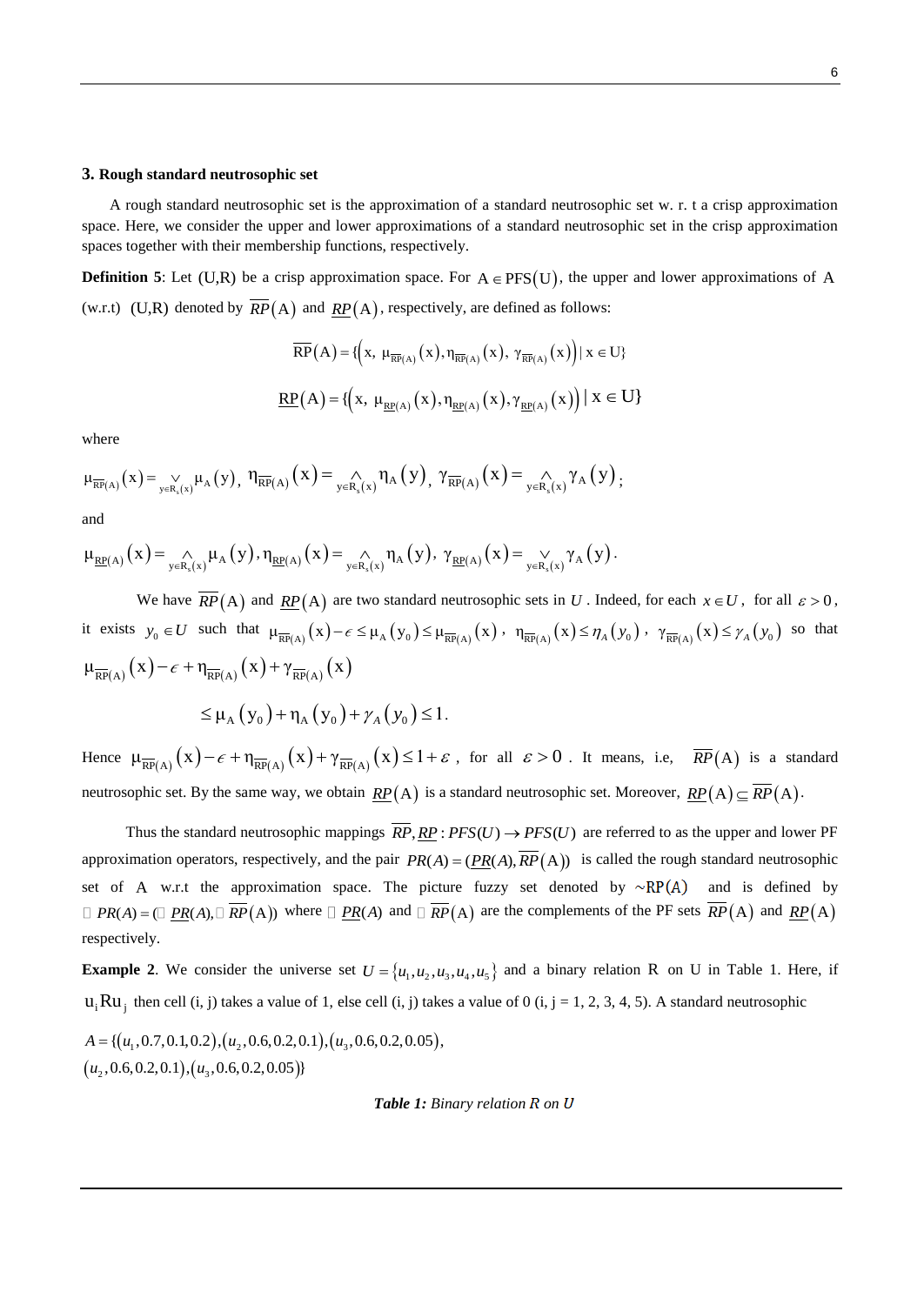| ${\bf R}$      | $\mathbf{u}_{1}$ | $u_2$            | $u_3$            | $\mathbf{u}_4$   | $\mathbf{u}_5$   |
|----------------|------------------|------------------|------------------|------------------|------------------|
| $\mathbf{u}_1$ | $\mathbf{1}$     | $\boldsymbol{0}$ | $\mathbf{1}$     | $\boldsymbol{0}$ | $\boldsymbol{0}$ |
| $u_2$          | $\boldsymbol{0}$ | $\,1$            | $\boldsymbol{0}$ | $\,1$            | $\,1$            |
| $u_3$          | $\mathbf{1}$     | $\boldsymbol{0}$ | $\,1$            | $\boldsymbol{0}$ | $\mathbf{1}$     |
| $u_4$          | $\boldsymbol{0}$ | $\,1$            | $\boldsymbol{0}$ | $\mathbf{1}$     | $\boldsymbol{0}$ |
| u <sub>5</sub> | $\boldsymbol{0}$ | $\boldsymbol{0}$ | $\mathbf{1}$     | $\mathbf{1}$     | $\,1$            |

We have  $\mathbf{R}_{s}(u_1) = \{u_1, u_3\}$ ,  $\mathbf{R}_{s}(u_2) = \{u_2, u_4, u_5\}$ ,

 $R_s(u_3) = \{u_1, u_3, u_5\}$ ,  $R_s(u_4) = \{u_2, u_4\}$ ,  $R_s(u_5) = \{u_3, u_4, u_5\}$ . So that, we obtain results

$$
\mu_{\overline{\text{RP}}(A)}(u_1) = \bigvee_{y \in R_s(u_1)} \mu_A(y) = \max \{ \mu_A(u_1), \mu_A(u_3) \}
$$

 $=$  max {0.7, 0.6} = 0.7,

$$
\eta_{\underline{RP}(A)}(u_1) = \bigwedge\nolimits_{y \in R_s(u_1)} \eta_A(y) = \min \left\{ \eta_A(u_1), \eta_A(u_3) \right\}
$$

 $=$ min {0.1, 0.2} = 0.1,

$$
= \min\{0.1, 0.2\} = 0.1,
$$
  

$$
\gamma_{\underline{RP}(A)}(u_1) = \Lambda_{y \in R_s(u_1)} \gamma_A(y) = \min\{\gamma_A(u_1), \gamma_A(u_3)\} = \min\{0.2, 0.05\} = 0.05.
$$

Similar calculations for other elements of  $U$ , we have upper approximations of  $A$  is Similar calculations for other elements of U, we have upper approximations of A is  $\overline{RP}(A) = \{(u_1, 0.7, 0.1, 0.05), (u_2, 0.6, 0.2, 0.1), (u_3, 0.7, 0.1, 0.05), (u_4, 0.6, 0.2, 0.1), (u_5, 0.6, 0.2, 0.05)\}$ 

and lower approximations of A is

 $R P(A) = \{(u_1, 0.6, 0.1, 0.2), (u_2, 0.4, 0.2, 0.2), (u_3, 0.4, 0.1, 0.2), (u_4, 0.5, 0.2, 0.15), (u_5, 0.4, 0.2, 0.2)\}.$ 

Some basic properties of rough standard neutrosophic set approximation operators represent in the following theorem:

Theorem 1. Let (U,R) be a crisp approximation space, then the upper and lower rough standard neutrosophic approximation operators satisfy the following properties:  $\forall A, B, A_j \in PFS(U)$ ,  $j \in J$  is an index set,

(PL1) 
$$
\underline{PR}(\Box A) = \Box \overline{RP}(A)
$$
  
\n(PL2)  $\underline{RP}(A \cup (\alpha, \beta, \theta)) = \underline{RP}(A) \cup (\alpha, \beta, \theta)$   
\n(PL3)  $\underline{RP}(U) = U$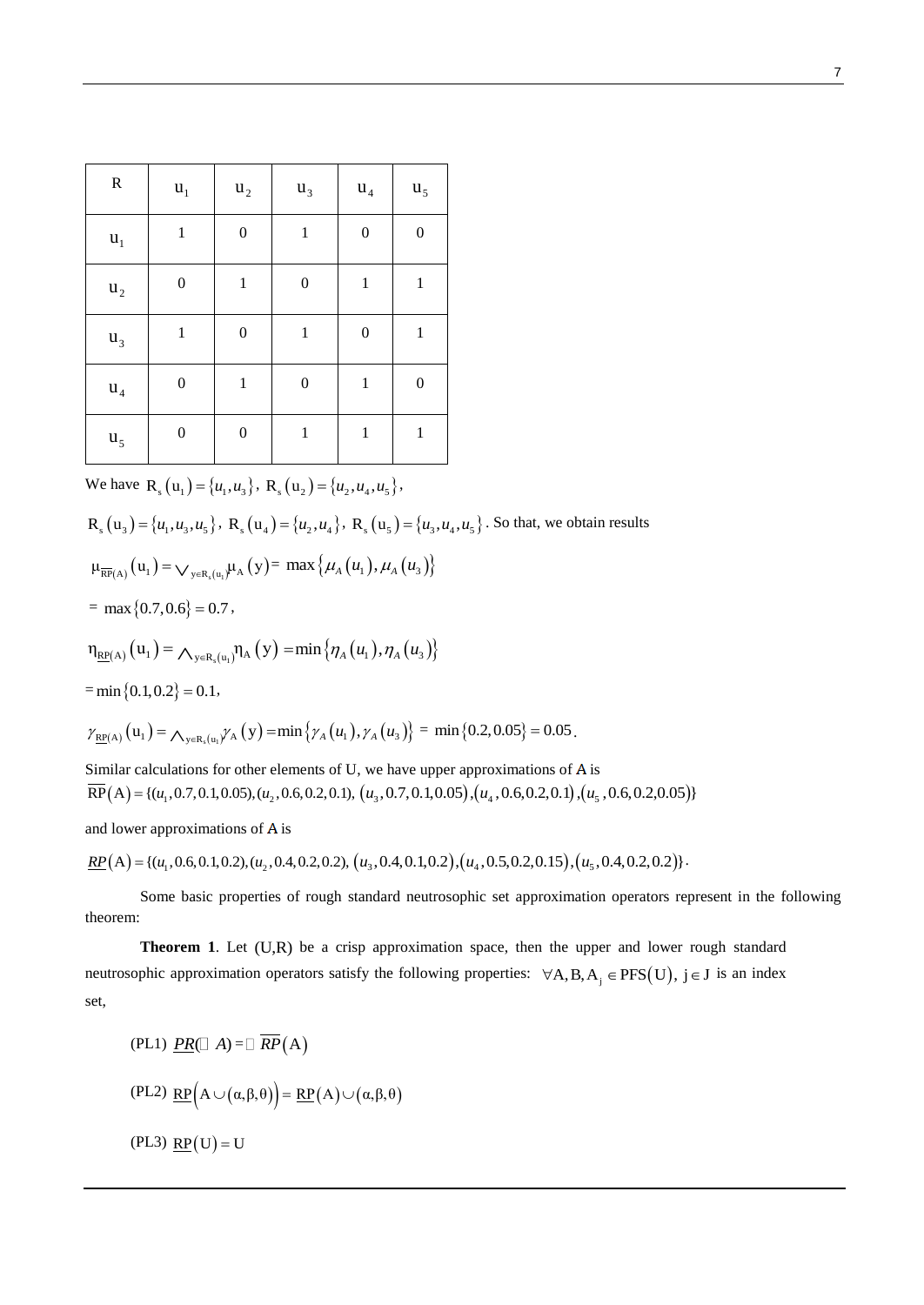(PL4) 
$$
\mathbb{RP} \Big( \bigvee_{j \in J} A_j \Big) = \bigvee_{j \in J} \mathbb{RP}(A_j)
$$
  
\n(PL5)  $\mathbb{RP}(A \cup B) \supseteq \mathbb{RP}(A) \cup \mathbb{RP}(B)$   
\n(PL6)  $A \subseteq B \Rightarrow \mathbb{RP}(A) \subseteq \mathbb{RP}(B)$   
\n(PU1)  $\overline{RP}(\Box A) = \Box \underline{PR}(A)$   
\n(PU2)  $\overline{RP}(A \cap (\alpha, \beta, \theta)) = \overline{RP}(A) \cap (\alpha, \beta, \theta)$   
\n(PU3)  $\overline{RP}(\emptyset) = \emptyset$   
\n(PU4)  $\overline{RP}(\bigvee_{j \in J} A_j) = \bigvee_{j \in J} \overline{RP}(A_j)$   
\n(PU5)  $\overline{RP}(A \cap B) \subseteq \overline{RP}(A) \cap \overline{RP}(B)$   
\n(PU6)  $A \subseteq B \Rightarrow \overline{RP}(A) \subseteq \overline{RP}(B)$ 

**Proof.**

(PL1).

(PL1).  
\n
$$
\underline{RP}(\sim A) = \{ (x, \mu_{\underline{RP}(\sim A)}(x), \eta_{\underline{RP}(\sim A)}(x), \gamma_{\underline{RP}(\sim A)}(x) ) | x \in U \}
$$
\nIn which,  
\n
$$
\mu_{\underline{RP}(\sim A)}(x) = \vee_{y \in R_s(x)} \mu_{\sim A}(y) = \vee_{y \in R_s(x)} \gamma_A(y) =
$$
\n
$$
\gamma_{\overline{RP}(A)}(x);
$$
\n
$$
\eta_{\underline{RP}(\sim A)}(x) = \wedge_{y \in R_s(x)} \eta_{\sim A}(y) = \wedge_{y \in R_s(x)} \eta_A(y) =
$$
\n
$$
\eta_{\overline{RP}(A)}(x)
$$
\n
$$
\gamma_{\underline{RP}(\sim A)}(x) = \wedge_{y \in R_s(x)} \gamma_{\sim A}(y) = \wedge_{y \in R_s(x)} \mu_A(y) =
$$
\n
$$
\mu_{\overline{RP}(A)}(x)
$$

From that and lemma 1, we have  $\overline{PR}(\Box A) = \overline{RP}(A)$ .

(PL2) Because  $(\alpha, \beta, \theta) = \{(x, \alpha, \beta, \theta) | x \in U\}$ , we have

$$
\mu_{\underline{\text{RP}}\left(A\cup(\alpha,\beta,\theta)\right)}\left(x\right)=\bigvee{}_{y\in R_{s}\left(x\right)}\mu_{\underline{\text{RP}}\left(A\cup(\alpha,\beta,\theta)\right)}\left(y\right)
$$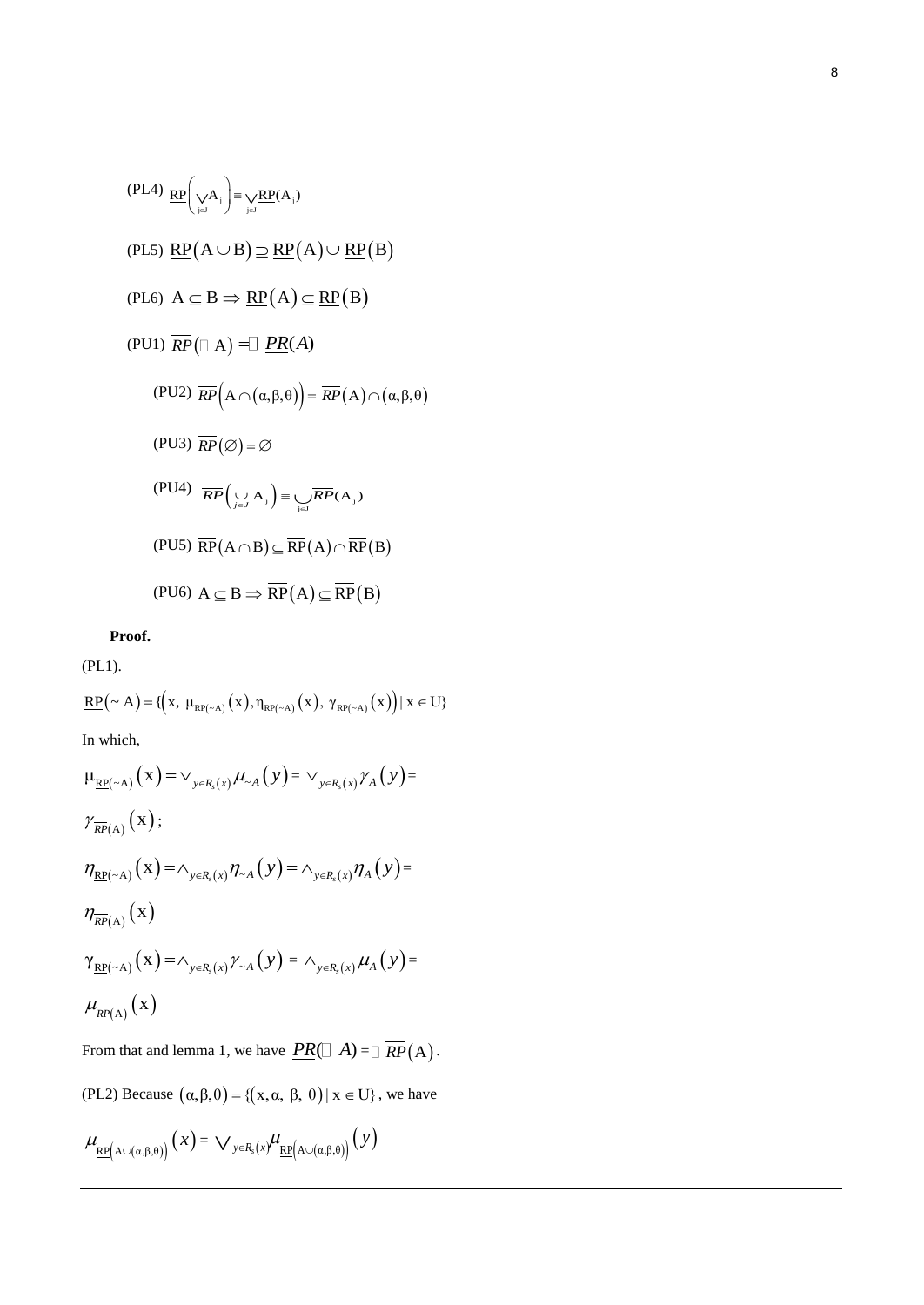$$
= \bigvee_{y \in R_s(x)} \max \left\{ \mu_{\underline{RP}(A)}(y), \alpha \right\}
$$
  
= max{ $\bigvee_{y \in R_s(x)} \mu_{\underline{RP}(A)}(y), \bigvee_{y \in R_s(x)} \alpha$ }

$$
= \ \ \max\{ \mu_{\underline{RP}(A)}(x), \mu_{\big((\alpha,\beta,\theta)\big)}(x) \} \ = \ \mu_{\underline{RP}(A)\cup(\alpha,\beta,\theta)}(x) \ .
$$

By the same way, we have

$$
\eta_{\underline{\text{RP}}\left(\text{A}\cup(\alpha,\beta,\theta)\right)}(x) = \eta_{\underline{\text{RP}}\text{A}\cup(\alpha,\beta,\theta)}(x)
$$

and

$$
\gamma_{\underline{\text{RP}}\big(\mathbf{A}\cup(\mathbf{a},\beta,\theta)\big)}\big(\mathbf{x}\big) = \gamma_{\underline{\text{RP}}\mathbf{A}\cup(\mathbf{a},\beta,\theta)}(\mathbf{x})\,.
$$

It means  $\underline{RP}(A \cup (\alpha, \beta, \theta)) = \underline{RP}(A) \cup (\alpha, \beta, \theta)$ .

(PL3) Since  $U = I_U = (1,0,0) = { (x,1,0,0) | x \in U }$ , then we can obtain (PL3)  $\underline{RP}(U) = U$  by using definition 5.

The results (PL4), (PL5), (PL6) were proved by using the definition of lower and upper approximation spaces (definition 5) and lemma 1.

Similarly, we have (PU1), (PU2), (PU3), (PU4), (PU5), PU(6). □

**Theorem 2.** Let  $(U,R)$  be a crisp approximation space. Then

- a)  $\underline{RP}(U) = U = \overline{RP}(U)$  and  $\underline{RP}(\emptyset) = \emptyset = \overline{RP}(\emptyset)$ .
- b)  $\underline{RP}(A) \subseteq \overline{RP}(A)$  forall  $A \in PFS(U)$ .

# **Proof**.

- (a) Using (PL3), (PL6), (PU3), (PU6), we easy prove  $\underline{RP}(U) = U = \overline{RP}(U)$  and  $\underline{RP}(\emptyset) = \emptyset = \overline{RP}(\emptyset)$ .
- (b) Based on definition 5, we have

 $\mu_{\underline{RP}(A)}(x) = \bigwedge_{y \in R_s(x)} \mu_A(y)$ 

$$
\leq \ \mu_{\overline{\text{RP}}(A)}\big(x\big) \!=\! \bigvee\nolimits_{y\in R_s(x)}\!\!\mu_A\big(y\big),
$$

$$
\eta_{\underline{RP}(A)}(x) = \Lambda_{y \in R_s(x)} \mu_A(y) = \eta_{\overline{RP}(A)}(x),
$$

and

 $\gamma_{\underline{RP}(A)}(x) = \bigvee_{y \in R_s(x)} \gamma_A(y) \ge$ 

$$
\bigwedge\nolimits_{y\in R_s(x)}\!\!\!\!\gamma_A\left(y\right)\!=\!\gamma_{\overline{RP}(A)}\left(x\right)
$$

So that  $\underline{RP}(A) \subseteq \overline{RP}(A)$  forall  $A \in PFS(U)$ .

In the case of connections between special types of crisp relation on U, and properties of rough standard neutrosophic approximation operators, we have the following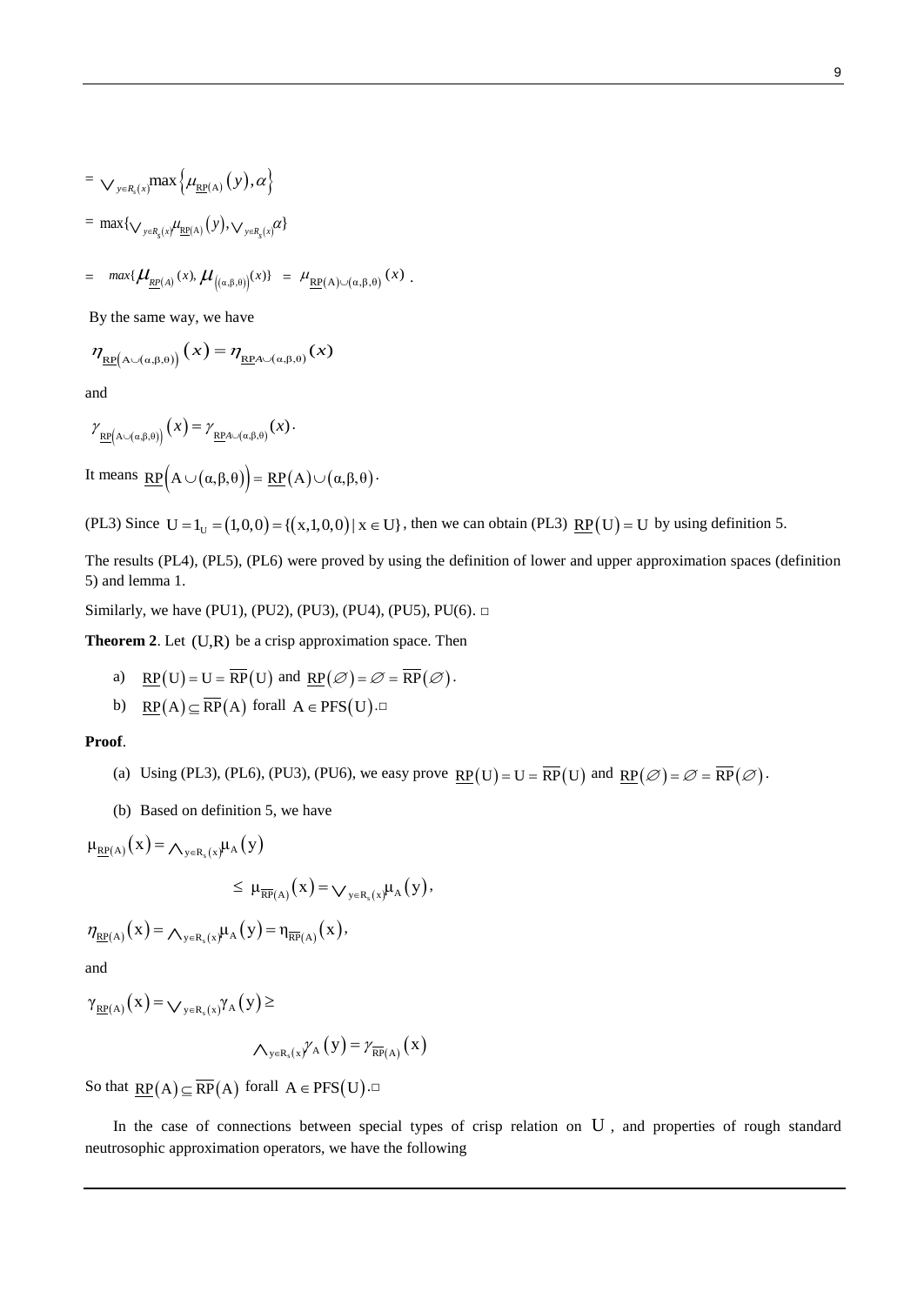**Lemma 2.** If R is a symmetric crisp binary relation on U, then for all  $A, B \in PFS(U)$ ,

$$
\overline{RP}(A) \subseteq B \Leftrightarrow A \subseteq \underline{RP}(B)
$$

### **Proof**.

Let R be a symmetric crisp binary relation on U, i.e,  $y \in R_s(x)$  –  $x \in R_s(y)$ ,  $\forall x, y \in U$ . We assume contradiction that  $\overline{RP}(A) \subseteq B$  but  $A \not\subset \underline{RP}(B)$ . For each  $x \in U$ , we consider all the cases:

+ if  $\mu_A(x) > \mu_{\underline{RP(B)}}(x) = \Lambda_{y \in R_s(x)} \mu_B(y)$  then it exists  $y_0 \in R_s(x)$ such that  $\mu_A(x) > \mu_B(y_0) \ge \mu_{\overline{RP}(A)}(y_0) = \sqrt{\sum_{z \in R_s(y_0)} \mu_A(z)} \ge \mu_A(x)$  (because  $y_0 \in R_s(x)$ ) then  $x \in R_s(y_0)$ . This is not true.

+ the cases  $\gamma_A(x) < \gamma_{\overline{RP}(B)}(x)$  or  $\eta_A(x) > \eta_{\overline{RP}(B)}(x)$  is also not true.  $\Box$ 

**Theorem 3**. Let (U,R) be a crisp approximation space, and  $\overline{RP}$ ,  $\underline{RP}$ :  $PFS(U) \rightarrow PFS(U)$  are the upper and lower PF approximation operators. Then

(a) R is reflexive if and only if at least one of the following conditions are satisfied

(a1) 
$$
(PLR) \underline{RP}(A) \subseteq A
$$
,  $\forall A \in PFS(U)$ 

(a2) (PUR) 
$$
A \subseteq \overline{RP}(A), \forall A \in PFS(U)
$$

(b) R is symmetric if and only if at least one of the following conditions are satisfied<br>
(b1)  $(PLR)\overline{RP}(\underline{RP}(A)) \subseteq A \quad \forall A \in PFS(U)$ 

(b1) 
$$
(PLR)RP(\underline{RP}(A)) \subseteq A \quad \forall A \in PFS(U)
$$

- (b2) (PUR)  $A \subseteq \underline{RP}(\overline{RP}(A)) \forall A \in PFS(U)$
- (c) R is transitive if and only if at least one of the following conditions are satisfied<br>
(c1)  $(PLT)$   $\underline{RP}(A) \subseteq \underline{RP}(\underline{RP}(A)) \quad \forall A \in PFS(U)$

$$
(c1) (PLT) \underline{RP}(A) \subseteq \underline{RP}(\underline{RP}(A)) \quad \forall A \in PFS(U)
$$

(c2) (PUT) 
$$
\overline{RP}(A) \subseteq \overline{RP}(\overline{RP}(A)) \forall A \in PFS(U)
$$

### **Proof**.

(a). We assume that R is reflexive, i.e.,  $x \in R_S(x)$ , so that  $\forall A \in PFS(U)$ have (a). We assume that R is reliexive, i.e.,  $x \in R_S(x)$ , so that<br>  $\mu_{\underline{RP}(A)}(x) = \bigwedge_{y \in R_S(x)} \mu_A(y) \leq \mu_A(x)$ ,  $\eta_{\underline{RP}(A)}(x) = \bigwedge_{y \in R_S(x)} \mu_A(y) \leq \eta_A(x)$ ,

and  $\gamma_{\underline{RP}(A)}(x) = \bigvee_{y \in R_s(x)} \gamma_A(y) \ge \gamma_A(x)$ . It means that  $\underline{RP}(A) \subseteq A$ ,  $\forall A \in PFS(U)$ , i.e., (a1) was verified. Similarly, we consider upper approximation of:

$$
\mu_{\overline{RP}(A)}(x) = \bigvee_{y \in R_s(x)} \mu_A(y) \ge \mu_A(x) , \quad \eta_{\overline{RP}(A)}(x) = \bigwedge_{y \in R_s(x)} \mu_A(y) = \eta_A(x) , \quad \text{and} \quad \gamma_{\overline{RP}(A)}(x) = \bigwedge_{y \in R_s(x)} \gamma_A(y) \le \gamma_A(x) . \text{ It means } A \subseteq \overline{RP}(A), \forall A \in PFS(U), \text{ i.e., (a2) is satisfied.}
$$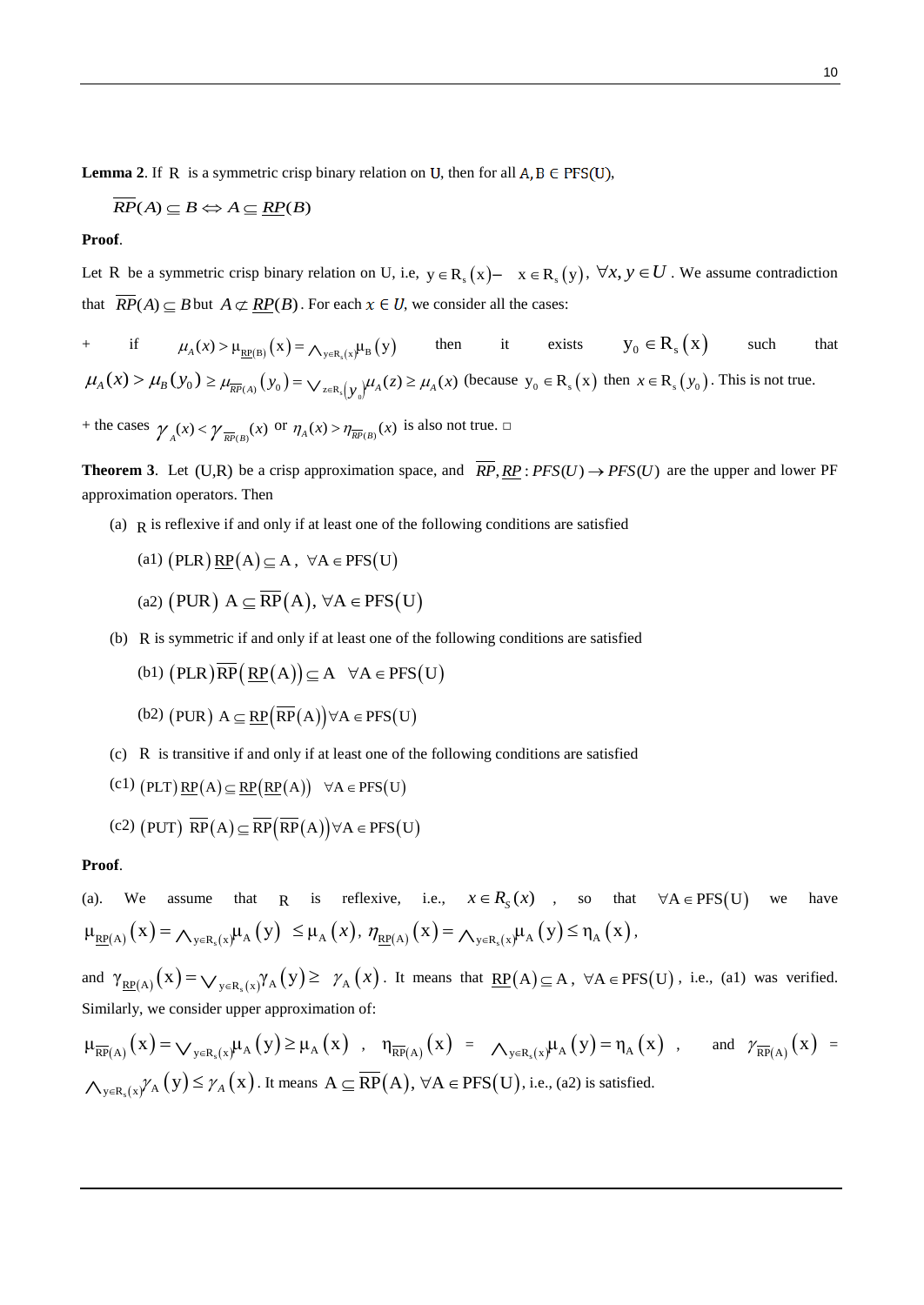Now, assume that (a1)  $\underline{RP}(A) \subseteq A$ ,  $\forall A \in PFS(U)$  we show that R is reflexive. Indeed, We assume contradiction that

R is not reflexive, i.e.,  $x \notin R_S(x)$ . We consider  $A = 1_{U - \{x\}}$ , i.e.,  $\mu_{1_{U - \{x\}}} (y)$ if i μ f  $\boldsymbol{0}$  $u_{\{x\}}$  (*y*)  $\frac{1}{1}$ *y*  $(y) = \begin{cases} 0 & \text{if } y = x \\ 1 & \text{if } y \neq x \end{cases}$  $=$  $\neq$  $\int$ ⇃  $\overline{\mathcal{L}}$ ,

.

$$
\eta_{I_{U-[x]}}(y) = \begin{cases} 0 & \text{if } y = x \\ 0 & \text{if } y \neq x \end{cases}, \gamma_{I_{U-[x]}}(y) = \begin{cases} 1 & \text{if } y = x \\ 0 & \text{if } y \neq x \end{cases}
$$

Then  $\gamma_{\underline{RP}(A)}(x) = \bigvee_{y \in R_s(x)} \gamma_A(y) = 0 \ge \gamma_A(x) = 1$ . This is not true. It implies R is reflexive.

Similarly, we assume that (a2)  $A \subseteq \overline{RP}(A)$ ,  $\forall A \in PFS(U)$  we show that R is reflexive. Indeed, We assume contradiction that R is not reflexive, i.e.,  $x \notin R_S(x)$ . We consider We consider  $A = 1_x$ , i.e.,

$$
\mu_{1_x}(y) = \begin{cases} 1 \text{ if } y = x \\ 0 \text{ if } y \neq x \end{cases}, \eta_{1_x}(y) = \begin{cases} 0 \text{ if } y = x \\ 0 \text{ if } y \neq x \end{cases}, \gamma_{1_x}(y) = \begin{cases} 0 \text{ if } y = x \\ 1 \text{ if } y \neq x \end{cases}.
$$

Then  $\mu_{\overline{RP}(A)}(x) = \bigvee_{y \in R_s(x)} \mu_A(y) = 0 \ge \mu_A(x) = 1$ . This is not true. It implies R is reflexive.

(b).

We verify case (b1).

We assume that R is symmetric, i.e., if 
$$
x \in R_S(y)
$$
 then  $y \in R_S(x)$ . For all  $A \in PFS(U)$ , because  $x \in R_S(y)$  then  
\n
$$
\wedge_{z \in R_s(y)} \mu_A(z) \leq \mu_A(x), \wedge_{z \in R_s(y)} \mu_A(z) \leq \mu_A(x), \vee_{z \in R_s(y)} \gamma_A(z) \geq \gamma_A(x)
$$
 for all  $y \in R_S(x)$ , we have  
\n
$$
\mu_{\overline{RP}(RP(A))}(x) = \vee_{y \in R_s(x)} (\wedge_{z \in R_s(y)} \mu_A(z)) \leq \mu_A(x),
$$
\n
$$
\eta_{\overline{RP}(RP(A))}(x) = \vee_{y \in R_s(x)} (\wedge_{z \in R_s(y)} \eta_A(z)) \leq \eta_A(x);
$$
and  
\n
$$
\gamma_{\overline{RP}(RP(A))}(x) = \wedge_{y \in R_s(x)} (\vee_{z \in R_s(y)} \eta_A(z)) \geq \gamma_A(x).
$$
  
\nIt means that  $\overline{RP}(RP(A)) \subseteq A \quad \forall A \in PFS(U).$ 

Now, we assume contradiction that  $\overline{RP}(\underline{RP}(A)) \subseteq A \quad \forall A \in PFS(U)$  but R is not symmetric, i.e., if  $x \in R_S(y)$  then  $y \notin R_s(x)$  and if  $y \in R_s(x)$  then  $x \notin R_s(y)$  . We consider  $A = 1_{U- \{x\}}$ . Then,  $\mu_{\overline{RP}(RP(A))}(x) = \cup_{y \in R_s(x)} (\wedge_{z \in R_s(y)} \mu_A(z)) = 1 \rightarrow \mu_A(x) = 0$  . It is not true, because  $\mu_{\overline{RP}(RP(A))}(x) \leq \mu_A(x)$ , for all  $x \in U$ . So that R is symmetric.

By the same way, it yields (b2).

(c). R is transitive, i.e., if for all  $x, y, z \in U : z \in R_S(y), y \in R_S(x)$  then  $z \in R_S(x)$ . It means that  $R_S(y) \subseteq R_S(x)$ , so that for all  $A \in PFS(U)$ we have  $\wedge_{z \in R_s(x)} \mu_A(z) \leq \wedge_{z \in R_s(y)} \mu_A(z)$ . Hence so that for all  $A \in PFS(U)$  we have  $\wedge_{z \in R_s(x)} \mu_A(z) \leq \wedge_{z \in R_s(y)} \mu_A(z)$ . Hen<br>  $\wedge_{y \in R_s(x)} (\wedge_{z \in R_s(x)} \mu_A(z)) \leq \wedge_{y \in R_s(x)} (\wedge_{z \in R_s(y)} \mu_A(z))$ . Because  $\mu_{\underline{RP}(A)}(x) = \wedge_{y \in R_s(x)} (\wedge_{z \in R_s(x)} \mu_A(z))$  and and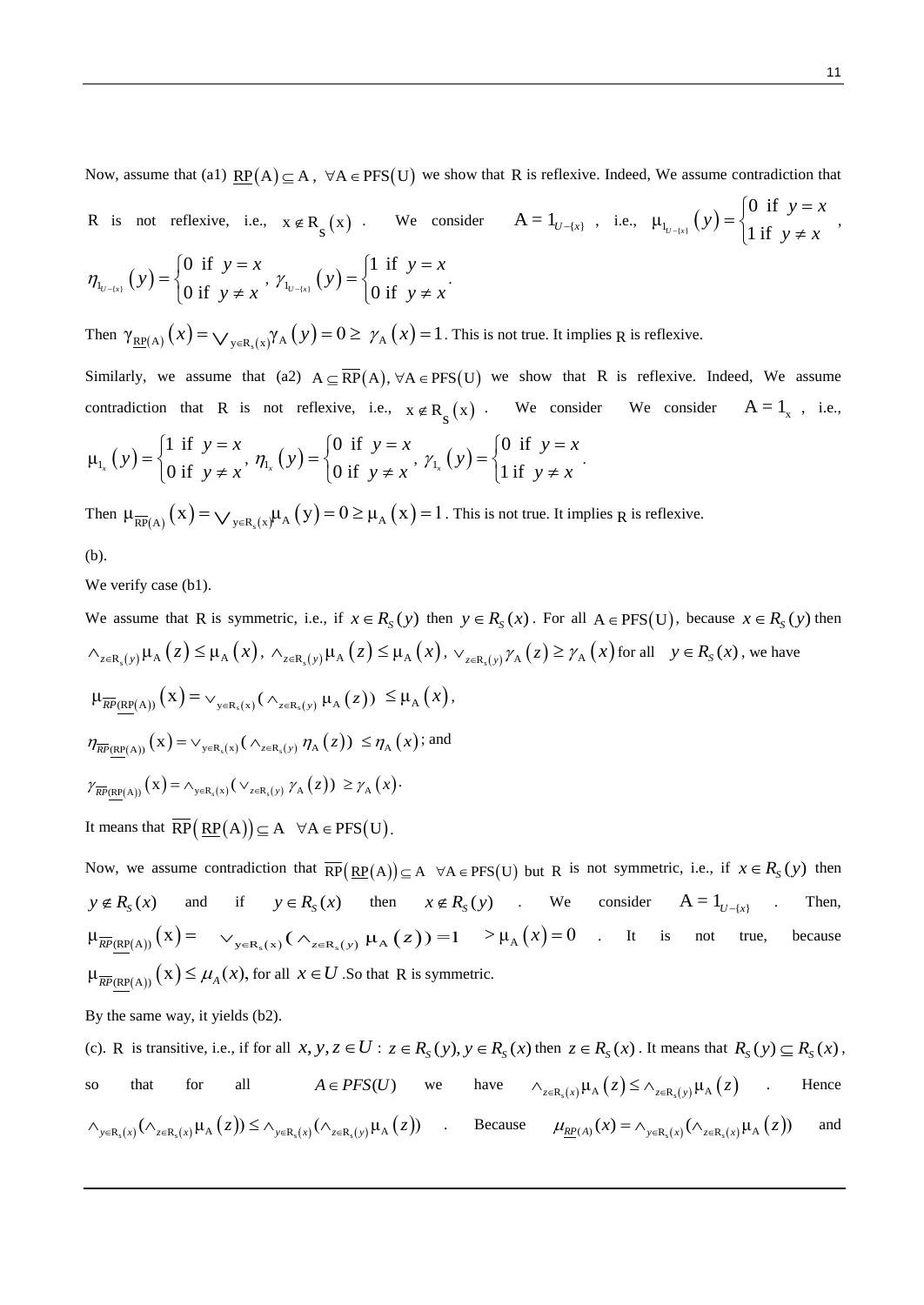$\mu_{\frac{RP(RP(A))}{x} (x) = \bigwedge_{y \in R_s(x)} (\bigwedge_{z \in R_s(y)} \mu_A(z))$ . So that  $\mu_{\frac{RP(A)}{x} (x) \leq \mu_{\frac{RP(RP(A))}{x} (x)} (x)$ , for all  $x \in U, A \in PFS(U)$ . It mean that (c1) was varified. Now, we assume contradiction that (c1):  $\overline{RP}(A) \subseteq \overline{RP}(RP(A)) \forall A \in PFS(U)$ , but R is not transitive, i.e.,  $x, y, z \in U$  :  $z \in R_s(y), y \in R_s(x)$  then  $z \notin R_s(x)$ . We consider  $A = 1_{U- \{x\}}$ , then  $\mu_{\underline{RP}(A)}(x) = \Lambda_{z \in R_s(x)} \mu_A(z) = 1$ , but  $\mu_{\underline{RP}(RP(A))}(x) = \Lambda_{y \in R_s(x)}(\Lambda_{z \in R_s(y)} \mu_A(z)) = 0$ . It is false. By same way, we show that  $(c2)$  is true. Hence,  $(c)$  was verified. $\square$ 

Now, according to Theorem 1, Lemma 1 and Theorem 3, we obtain the following results:

**Theorem 4.** Let R be a similarity crisp binary relation on U and  $\overline{RP}$ ,  $\overline{RP}$ ;  $\overline{PP}$ ,  $\overline{SP}$ ,  $\overline{RP}$ ;  $\overline{PFS}(U) \rightarrow \overline{PFS}(U)$  are the upper and lower PF approximation operators. Then, for all  $A \in PFS(U)$ 

$$
A = \underline{RP}(A) - \overline{RP}(A) = A
$$
  
-  $\sim A = \underline{RP}(\sim A) \Leftrightarrow \overline{RP}(\sim A) = \sim A$ 

### **4. The standard neutrosophic information systems**

In this section, we introduce a new concept: standard neutrosophic information system.

Let  $(U, A, F)$  be a classical information system. Here U is the (nonempty) set of objects, i.e.,  $U = \{u_1, u_2, \ldots, u_n\}, \quad A = \{a_1, a_2, \ldots, a_m\}$  is the attribute set, and *F* is the relation set of *U* and *A*, i.e.,  $F = \{f_j : U \to V_j, j = 1, 2, ..., m\}$  where  $V_j$  is the domain of the attribute  $a_j, j = 1, 2, ..., m$ .

We call  $(U, A, F, D, G)$  an information system or decision table, where  $(U, A, F)$  is the classical information system, A is the condition attribute set and D is the decision attribute set, i.e.,  $D = \{d_1, d_2, ..., d_p\}$  and G is the relation set of U and D , i.e.,  $G = \{g_j : U \rightarrow V_j, j = 1, 2, ..., p\}$  $G = \left\{ g_j : U \rightarrow V_j, j = 1,2,...,p \right\}$  where  $V_j$  is the domain of the attribute  $d_j$ ,  $j = 1,2,..., p$ .

Let  $(U, A, F, D, G)$  be the information system. For  $B \subseteq A \cup D$ , we define a relation, denoted  $R_B = IND(B)$ , as follows,  $\forall x, y \in U$ :

ows,  $\forall x, y \in U$ :<br> *xIND*(*B*)y-  $f_j(x) = f_j(y)$  for all  $j \in \{j : a_j \in B\}$ .

The equivalence class of  $x \in U$  based on  $R_B$  is  $[x]_B = \{y \in U : yR_Bx\}$ .

Here, we consider  $R_A = IND(A)$ ,  $R_D = IND(D)$ . If  $R_A \subseteq R_D$ , i.e., for any  $[x]_A$ ,  $x \in U$  there exists  $[x]_D$  such that  $\left[x\right]_A \subseteq \left[x\right]_D$ , then the information system is called a consistent information system, other called an inconsistent information system.

Let  $(U, A, F, D, G)$  be the information system, where  $(U, A, F)$  be a classical information system. If  $D = \{D_k | k = 1, 2, ..., q\}$ , where  $D_k$  is a fuzzy subset of U, then  $(U, A, F, D, G)$  be the fuzzy information system. If  $D = \{D_k \mid k = 1, 2, ..., q\}$  where  $D_k$  is an intutionistic fuzzy subset of U, then  $(U, A, F, D, G)$  be an intuitionistic fuzzy information system.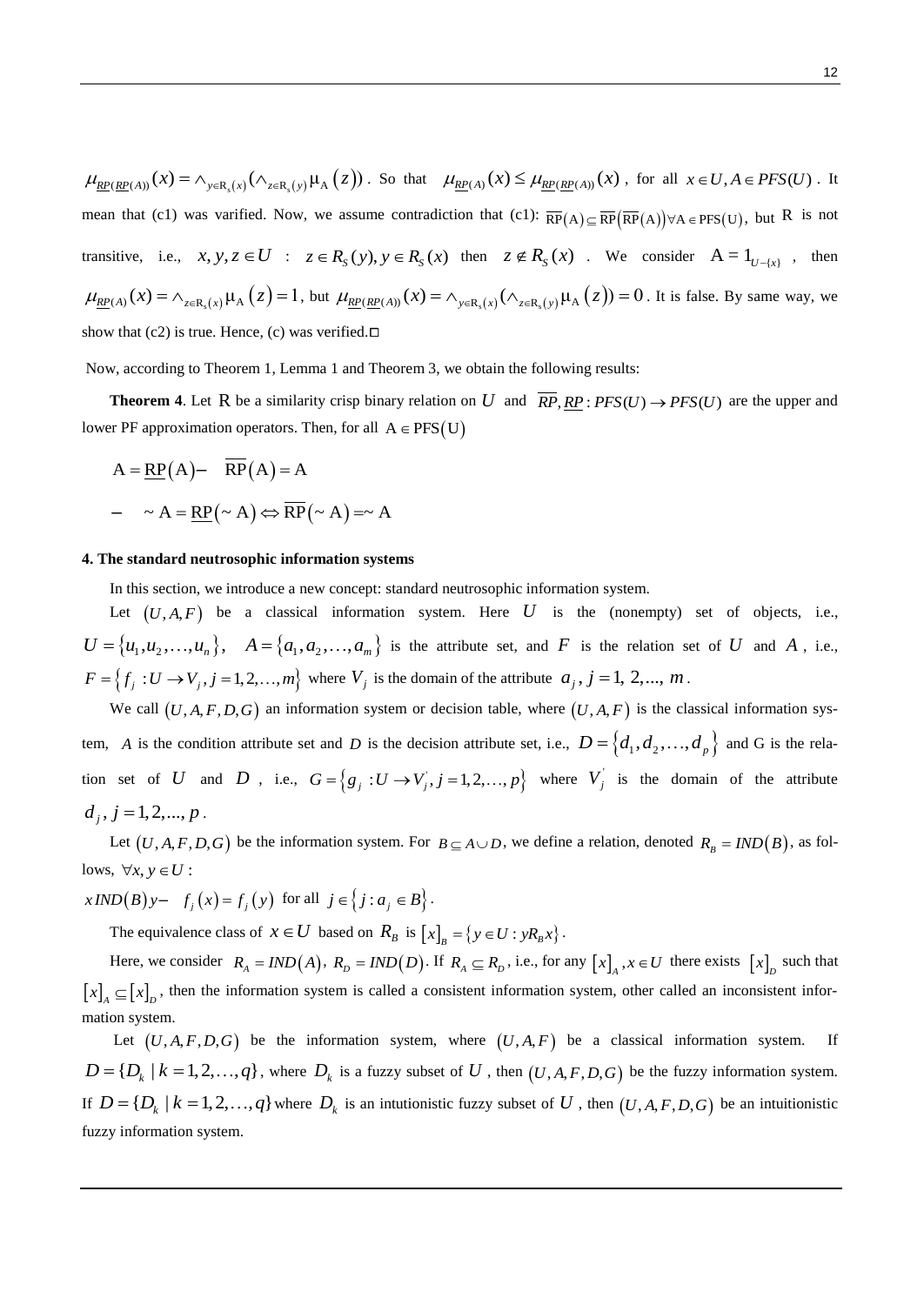**Definition 6.** Let  $(U, A, F, D, G)$  be the information system or decision table, where  $(U, A, F)$  be a classical information system. If  $D = \{D_k \mid k = 1, 2, ..., q\}$  where  $D_k$  is a standard neutrosophic subset of U and G is the relation set of  $U$  and  $D$  , then  $(U, A, F, D, G)$  is called a standard neutrosophic information system.

**Example 2.** The following table 2 gives a standard neutrosophic information system, where the objects set *RP<sub>A</sub>*  $(D_2)(x) = (0.15, 0.05, 0.6)$  condition attribute set is  $A = \{a_1, a_2, a_3\}$  and the decision attribute set is  $D = \{D_1, D_2, D_3\}$ , where  $D_k$ ,  $(k = 1, 2, 3)$  is the standard neutrosophic subsets of U.

| U              | a <sub>1</sub> | a <sub>2</sub> | a <sub>3</sub> | $D_{1}$           | D <sub>2</sub>   | $D_{3}$          |
|----------------|----------------|----------------|----------------|-------------------|------------------|------------------|
| $u_1$          | 3              | $\overline{c}$ | 1              | (0.2, 0.3, 0.5)   | (0.15, 0.6, 0.2) | (0.4, 0.05, 0.5) |
| $u_2$          | $\mathbf{1}$   | 3              | 2              | (0.3, 0.1, 0.5)   | (0.3, 0.3, 0.3)  | (0.35, 0.1, 0.4) |
| $u_3$          | 3              | $\overline{c}$ | $\mathbf{1}$   | (0.6, 0.0.4)      | (0.3, 0.05, 0.6) | (0.1, 0.45, 0.4) |
| $u_4$          | 3              | 3              | $\mathbf{1}$   | (0.15, 0.1, 0.7)  | (0.1, 0.05, 0.8) | (0.2, 0.4, 0.3)  |
| u <sub>5</sub> | $\overline{c}$ | $\overline{c}$ | $\overline{4}$ | (0.05, 0.2, 0.7)  | (0.2, 0.4, 0.3)  | (0.05, 0.4, 0.5) |
| $u_{\kappa}$   | $\overline{c}$ | 3              | $\overline{4}$ | (0.1, 0.3, 0.5)   | (0.2, 0.3, 0.4)  | (1,0,0)          |
| $u_{7}$        | $\mathbf{1}$   | 3              | $\overline{2}$ | (0.25, 0.3, 0.4)  | (1,0,0)          | (0.3, 0.3, 0.4)  |
| $u_{8}$        | $\overline{c}$ | $\overline{c}$ | $\overline{4}$ | (0.1, 0.6, 0.2)   | (0.25, 0.3, 0.4) | (0.4, 0.0.6)     |
| $u_{9}$        | 3              | $\overline{2}$ | $\,1$          | (0.45, 0.1, 0.45) | (0.25, 0.4, 0.3) | (0.2, 0.5, 0.3)  |
| $u_{10}$       | $\mathbf{1}$   | 3              | $\overline{2}$ | (0.05, 0.05, 0.9) | (0.4, 0.2, 0.3)  | (0.05, 0.7, 0.2) |

*Table 2: A standard neutrosophic information system*

# **5. The knowledge discovery in the standard neutrosophic information systems**

In this section, we will give some results about the knowledge discovery for a standard neutrosophic information systems by using the basic theory of rough standard neutrosophic set in section 3. Throughout this paper, let  $(U, A, F, D, G)$  be the standard neutrosophic information system and  $B \subseteq A$  we denote  $\frac{RP_B}{(D_j)}$  is the lower rough standard neutrosophic approximation of  $D_j \in PFS(U)$  on approximation space  $(U, R_B)$ .

**Theorem 5**. Let  $(U, A, F, D, G)$  be the standard neutrosophic information system and  $B \subseteq A$ . If for any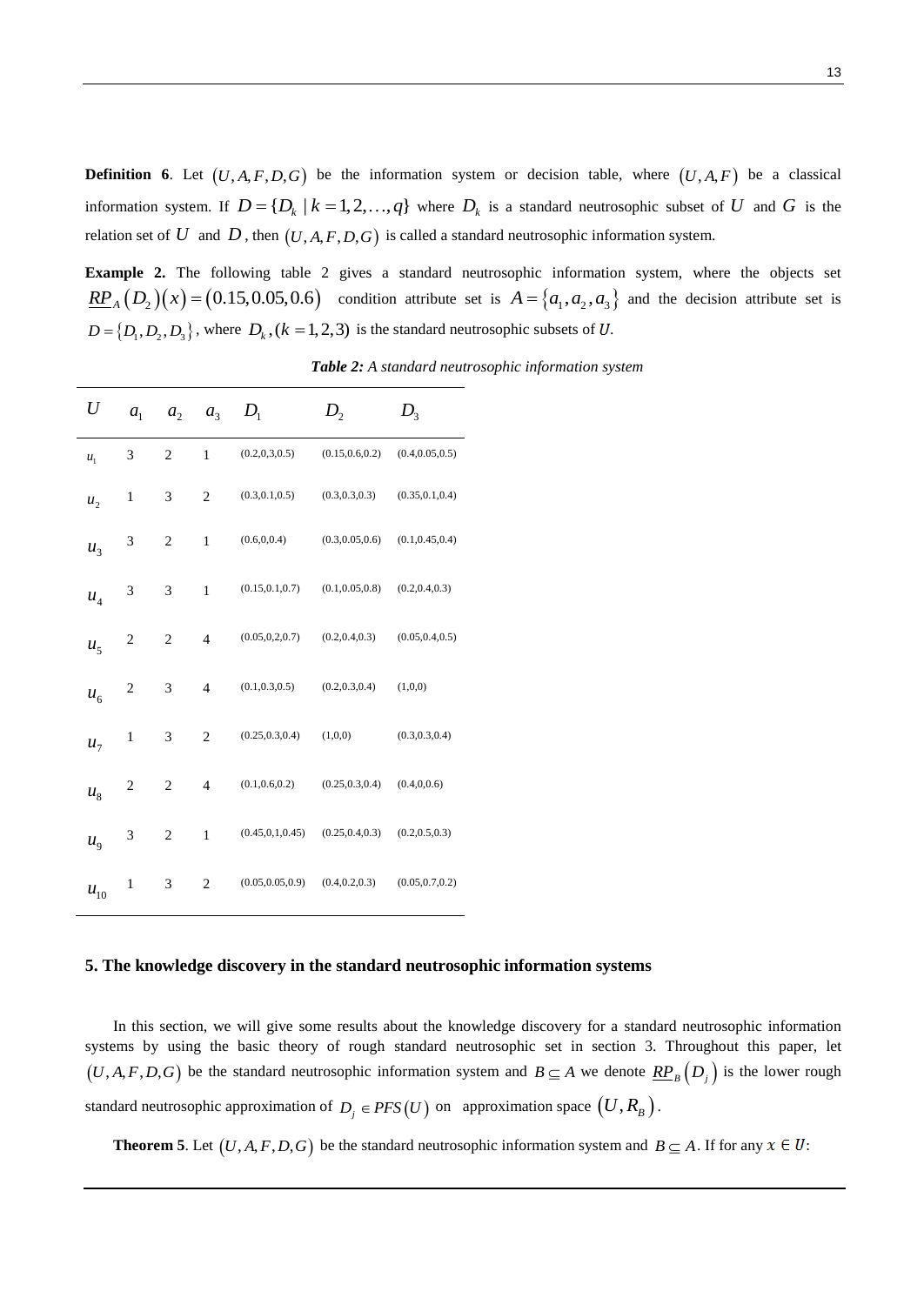$$
\left(\mu_{D_i}(x), \eta_{D_i}(x), \gamma_{D_i}(x)\right) \geq \left(\alpha(x), \beta(x), \theta(x)\right)
$$

$$
= \underline{RP}_B(D_i)(x) > \underline{RP}_B(D_j)(x)(i \neq j),
$$

then  $[x]_B \cap (\sim D_j)_{\alpha(x)}^{\theta(x)}$  $(x)$ ,0  $\mathcal{L}\big|_B \cap \left( \sim D_j \right)_{\alpha(x)}^{\theta(x)}$  $\bigcap \left( \sim D_j \right)_{\alpha(x)}^{\theta(x),0} \neq \varnothing$  and  $\left[ x \right]_B \subseteq \left( D_i \right)_{\theta(x)}^{\alpha(x)}$  $\{x\}_B \subseteq (D_i)_{\theta(x)}^{\alpha(x),\beta(x)}$ 

where  $(\alpha(x), \beta(x), \theta(x)) \in D^*$ .

# **Proof.**

We have

 $\left(D_i\right)_{\theta(x)}^{\omega(x)}$  $\begin{pmatrix} (x), \beta(x) \\ (y), \beta(x) \end{pmatrix} = \{ y \in U : ( \mu_{D_{1}}(y), \eta_{D_{1}}(y), \gamma_{D_{1}}(y) ) \}$  ${y \in U : (\mu_{D_i}(y), \eta_{D_i}(y), \gamma_{D_i})}$ *x*  $D_i$   $\int_{\theta(x)}^{\alpha(x), \theta(x)} f(x) dx = \{ y \in U : ( \mu_{D_i}(y), \eta_{D_i}(y), \gamma_{D_i}(y) ) \}$  $\geq (\alpha(x), \beta(x), \theta(x))$ . Since  $(\alpha(x), \beta(x), \theta(x)) = \underline{RP}_B(D_i)(x)$ ,

we have  $\alpha(x) = \bigwedge_{y \in [x]_B} \mu_{D_i}(y)$ ,  $\beta(x) = \bigwedge_{y \in [x]_B} \eta_{D_i}(y)$ , and  $\theta(x) = \bigvee_{y \in [x]_B} \gamma_{D_i}(y)$ . So that, for any  $x \in U, y \in [x]_B$ then  $\mu_{D_i}(y) \ge \alpha(x), \eta_{D_i}(y) \ge \theta(x)$  and  $\gamma_{D_i}(y) \le \theta(x)$ . It means that  $y \in (D_i)_{\theta(x)}^{\alpha(x)}$  $(x)$ ,  $\beta(x)$  $y \in (D_i)_{\theta(x)}^{\alpha(x),\beta(x)},$  i.e.,  $[x]_B \subseteq (D_i)_{\theta(x)}^{\alpha(x)}$  $[x]_B \subseteq (D_i)_{\theta(x)}^{\alpha(x),\beta(x)}$ .

Now, since

Now, since  
\n
$$
(\alpha(x), \beta(x), \theta(x)) = \underline{RP}_B(D_i)(x) > \underline{RP}_B(D_j)(x)(i \neq j)
$$
 then there exists  $y \in [x]_B$  such that  
\n
$$
(\mu_{D_i}(y), \eta_{D_i}(y), \gamma_{D_i}(y)) < (\alpha(x), \beta(x), \theta(x))
$$

,i.e., or  $(\mu_{D_i}(y) < \alpha(x)), \ \gamma_{D_i}(y) \ge \theta(x)$  or  $(\mu_{D_i}(y) = \alpha(x), \ \gamma_{D_i}(y) > \theta(x)$  or  $(\mu_{D_i}(y) = \alpha(x)$ ,  $\gamma_{D_i}(y) = \theta(x)$  and  $\eta_{D_i}(y) < \beta(x)$ ). It means that here exists  $y \in [x]_B$  such that

$$
\left(\gamma_{D_i}(y),\eta_{D_i}(y),\mu_{D_i}(y)\right) \geq \left(\theta(x),0,\alpha(x)\right),\text{ i.e., }\quad y \in \left(\sim D_j\right)_{\alpha(x)}^{\theta(x),0}.\text{ So that } \llbracket x \rrbracket_B \cap \left(\sim D_j\right)_{\alpha(x)}^{\theta(x),0} \neq \varnothing.\square
$$

Let  $(U, A, F, D, G)$  be the standard neutrosophic information system,  $R_A$  is the equivalence classes which induced by the condition attribute set A, and the universe is divided by  $R_A$  as following:  $U/R_A = \{X_1, X_2, ..., X_k\}$ . Then the approximation of the standard neutrosophic decision denoted as, for all  $i = 1, 2, ..., k$ .

approximation of the standard neutrosophic decision denoted<br> $\mathbb{R}P_A(D(X_i)) = (\mathbb{R}P_A(D_1(X_i)), \mathbb{R}P_A(D_2(X_i)), ..., \mathbb{R}P_A(D_q(X_i)))$ **Example 3.** We consider the standard neutrosophic

information system in Table 2. The equivalent classes  
\n
$$
U/R_A = \{X_1 = \{u_1, u_3, u_9\}, X_2 = \{u_2, u_7, u_{10}\},
$$
  
\n $X_3 = \{u_4\}, X_4 = \{u_5, u_8\}, X_5 = \{u_6\}\}$ 

The approximation of the standard neutrosophic decision is as follows:

*Table 3: The approximation of the picture fuzzy decision*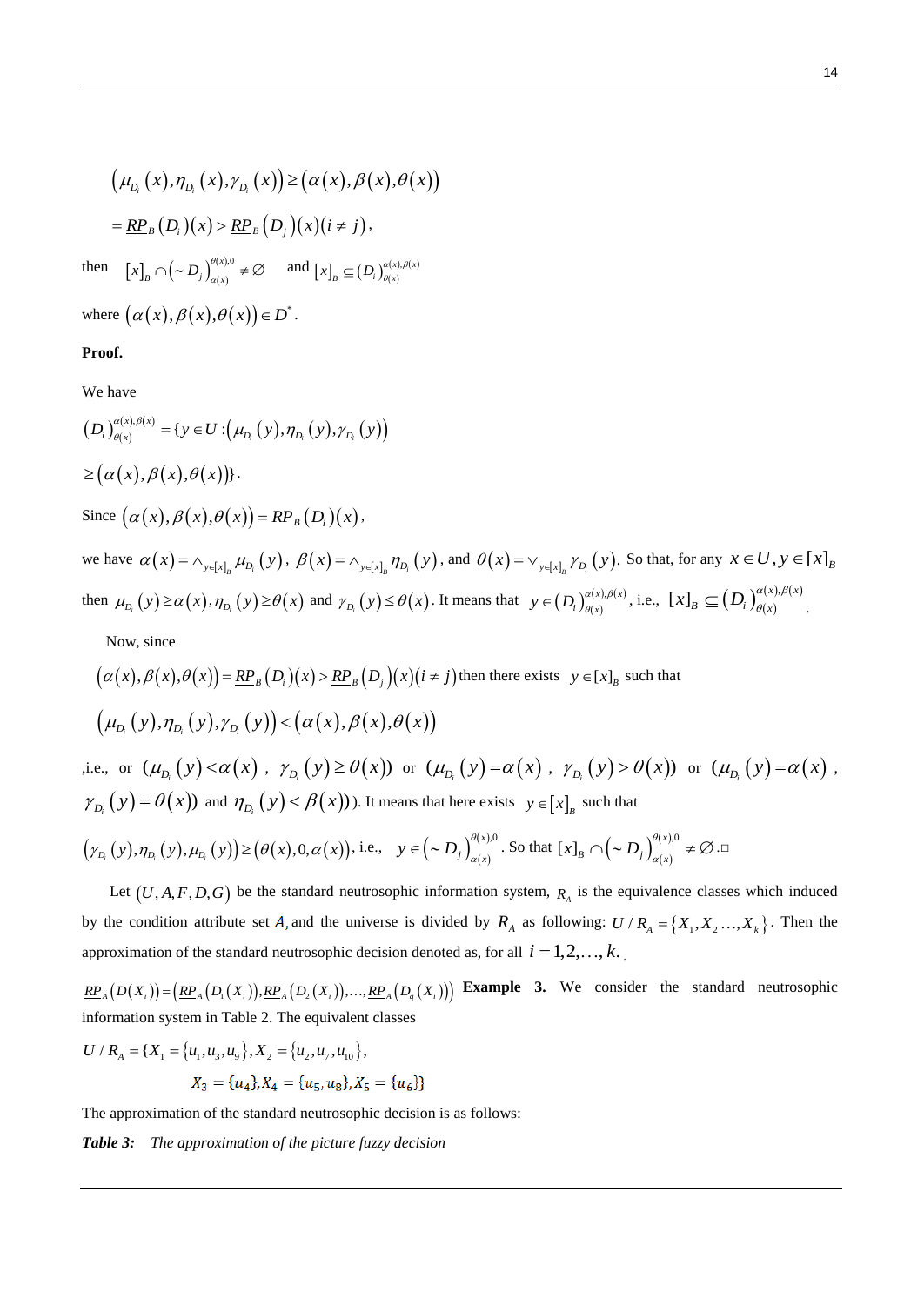| $U/R$ <sub>A</sub> | $\mathbb{R}P_{A}(D_{1}(X_{i}))$ | $\mathit{\underline{RP}}_{A}\big(D_{2}\big(X_{i}\big)\big)$ | $\mathbb{R}P_{A}\big(D_{3}\big(X_{i}\big)\big)$ |
|--------------------|---------------------------------|-------------------------------------------------------------|-------------------------------------------------|
| $X_1$              | (0.2, 0.0.5)                    | (0.15, 0.05, 0.6)                                           | (0.1, 0.05, 0.5)                                |
| $X_{2}$            | (0.05, 0.05, 0.9)               | (0.3, 0.1, 0.3)                                             | (0.05, 0.1, 0.4)                                |
| $X_3$              | (0.15, 0.1, 0.7)                | (0.1, 0.05, 0.8)                                            | (0.2, 0.4, 0.3)                                 |
| $X_4$              | (0.05, 0.2, 0.7)                | (0.2, 0.3, 0.4)                                             | (0.05, 0.0.6)                                   |
| $X_5$              | (0.1, 0.3, 0.5)                 | (0.2, 0.3, 0.4)                                             | (1,0,0)                                         |

Indeed, for  $X_1 = \{u_1, u_3, u_9\}$ . We have  $\forall x \in X_1$ ,<br>  $\mu_{\underline{RP}_A(D_1)}(x) = \wedge_{y \in X_1} \mu_{D_1}(y) = \min\{0.2, 0.6, 0.45\} = 0.2$ ,

$$
\mu_{\underline{RP}_{A}(D_{1})}(x) = \wedge_{y \in X_{1}} \mu_{D_{1}}(y) = \min\{0.2, 0.6, 0.45\} = 0.2,
$$
\n
$$
\eta_{\underline{RP}_{A}(D_{1})}(x) = \wedge_{y \in X_{1}} \eta_{D_{1}}(y) = \min\{0.3, 0, 0.1\} = 0
$$
\n
$$
\gamma_{\underline{RP}_{A}(D_{1})}(x) = \vee_{y \in X_{1}} \gamma_{D_{1}}(y) = \max\{0.5, 0.4, 0.45\} = 0.5,
$$
\n, so that  $\underline{RP}_{A}(D_{1})(x) = (0.2, 0.0.5)$ . And\n
$$
\mu_{\underline{RP}_{A}(D_{1})}(x) = \wedge_{y \in X_{1}} \eta_{D_{2}}(y) = \min\{0.15, 0.3, 0.25\} = 0.15,
$$
\n
$$
\eta_{\underline{RP}_{A}(D_{2})}(x) = \wedge_{y \in X_{1}} \eta_{D_{2}}(y) = \min\{0.6, 0.05, 0.4\} = 0.05,
$$
\n
$$
\gamma_{\underline{RP}_{A}(D_{2})}(x) = \vee_{y \in X_{1}} \gamma_{D_{2}}(y) = \max\{0.2, 0.6, 0.3\} = 0.6
$$
\nso  $\underline{RP}_{A}(D_{2})(x) = (0.15, 0.05, 0.6)$  and\n
$$
\mu_{\underline{RP}_{A}(D_{3})}(x) = \wedge_{y \in X_{1}} \mu_{D_{3}}(y) = \min\{0.4, 0.1, 0.2\} = 0.1,
$$
\n
$$
\eta_{\underline{RP}_{A}(D_{3})}(x) = \wedge_{y \in X_{1}} \eta_{D_{3}}(y) = \min\{0.05, 0.45, 0.5\} = 0.05, \quad \gamma_{\underline{RP}_{A}(D_{3})}(x) = \vee_{y \in X_{1}} \gamma_{D_{3}}(y) = \max\{0.5, 0.2, 0.3\} = 0.5
$$
\nso that  $\underline{RP}_{A}(D_{3})(x) = (0.1, 0.05, 0.5)$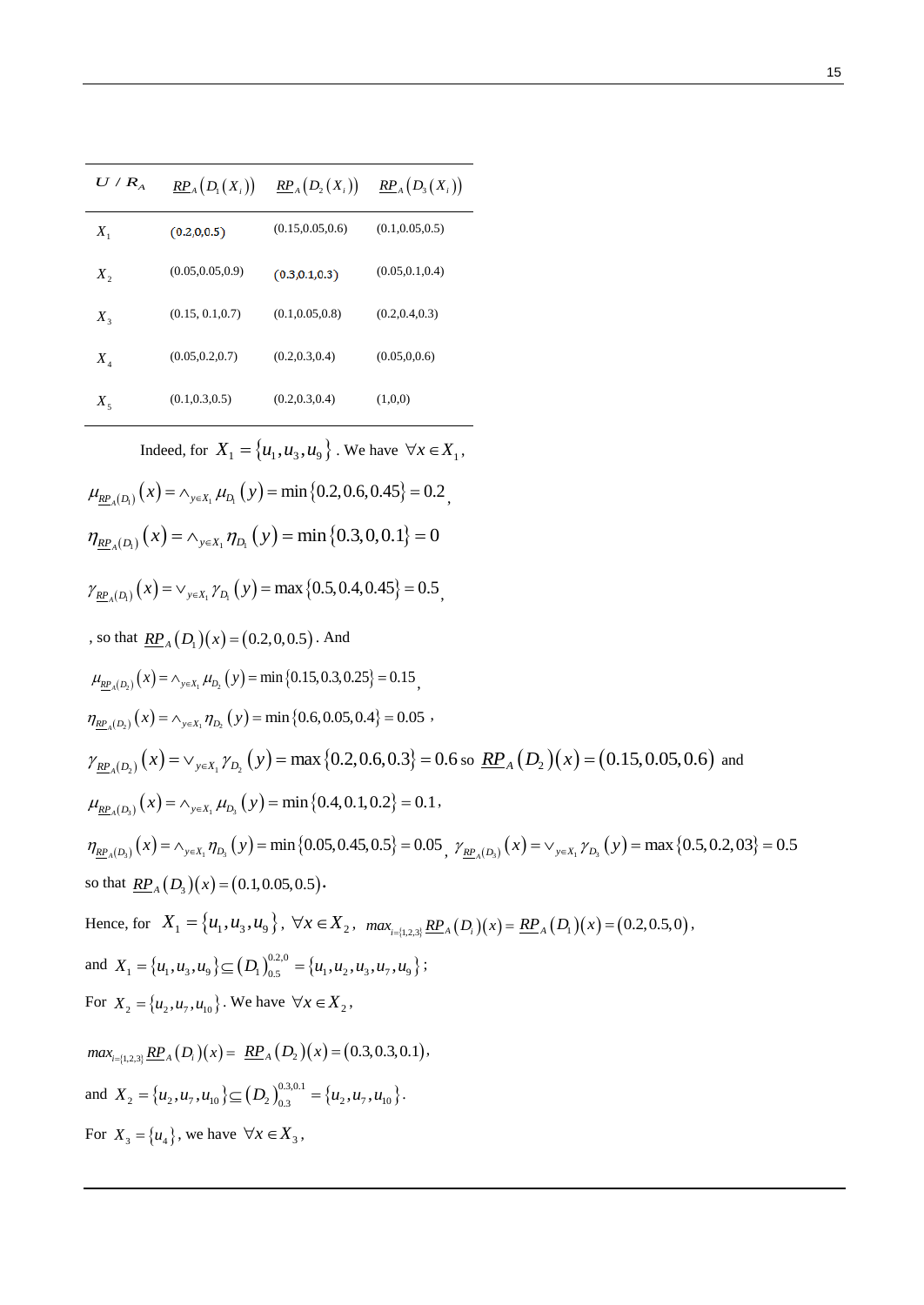$max_{i=[1,2,3]}$   $\underline{RP}_A(D_i)(x) = \underline{RP}_A(D_3)(x) = (0.2,0.3,0.4),$ and  $X_3 = \{u_4\} \subseteq (D_2)_{0,3}^{0,3,0,1} = \{u_4, u_6, u_9\}$ .  $X_3 = \{u_4\} \subseteq (D_2)_{0.3}^{0.3,0.1} = \{u_4, u_6, u_9\}$ . For  $X_4 = \{u_5, u_8\}$ , we have  $\forall x \in X_4$  $max_{i=[1,2,3]} \underline{RP}_A(D_i)(x) = \underline{RP}_A(D2)(x) = (0.2,0.4,0.3)$ and  $X_4 = {u_5, u_8} \subseteq (D_2)_{0,4}^{0,2,0,3} = {u_2, u_5, u_8, u_9, u_{10}}.$ For  $X_3 = \{u_4\}$ , we have  $\forall x \in X_5$ ,

 $max_{i=\{1,2,3\}}$   $\underline{RP}_A(D_i)(x) = \underline{RP}_A(D_3)(x) = (1,0,0)$ , and  $X_5 = \{u_6\} \subseteq (D_2)_0^{1,0} = \{u_6\}$ .

## **6 The knowledge reduction and extension of standard neutrosophic information systems**

## **Definition 7.**

(i) Let  $(U, A, F)$  be the classical information system and  $B \subseteq A$ . *B* is called the standard neutrosophic reduction of the classical information system  $(U, A, F)$ , if B is the minimum set which satisfies the following relations: for any  $X \in PFS(U), x \in U$ .

 $\overline{RP}_{A}(X) = \overline{RP}_{B}(X), \overline{RP}_{A}(X) = \overline{RP}_{B}(X)$ 

(ii) *B* is called the standard neutrosophic lower approximation reduction of the classical information system  $(U, A, F)$ , if *B* is the minimum set which satisfies the following relations: for any  $X \in PFS(U)$ ,  $x \in U$ 

$$
\underline{RP}_A(X) = \underline{RP}_B(X)
$$

(iii) *B* is called the standard neutrosophic upper approximation reduction of the classical information system  $(U, A, F)$ , if *B* is the minimum set which satisfies the following relations: for any  $X \in PFS(U)$ ,  $x \in U$ 

$$
\overline{RP}_A(X)=\overline{RP}_B(X)
$$

Where  $\underline{RP}_A(X), \underline{RP}_B(X), \overline{RP}_A(X), \overline{RP}_B(X)$  are standard neutrosophic lower and standard neutrosophic upper

approximation sets of standard neutrosophic set  $X \in PFS(U)$  based on  $R_A, R_B$ , respectively.

Now, we express the knowledge of the knowledge reduction of standard neutrosophic information system by introducing the discernibility matrix.

**Definition 8.** Let 
$$
(U, A, F, D, G)
$$
 be the standard neutrosophic information system. Then  $M = [D_{ij}]_{k \times k}$  where\n
$$
D_{ij} = \begin{cases} \{a_i \in A : f_i(X_i) \neq f_i(X_j)\}; & g_{X_i}(D_t) \neq g_{X_j}(D_t) \text{ is called the discriminity matrix of } (U, A, F, D, G) \text{ (where }\\ A & ; g_{X_i}(D_t) = g_{X_j}(D_t) \end{cases}
$$

 $g_{X_i}(D_i)$  is the maximum of  $\overline{RP}_A(D(X_i))$  obtained at  $D_i$ , i.e.,  $g_{X_i}(D_i) = \overline{RP}_A(D_i(X_i))$ 

$$
= \max \left\{ \underline{RP}_A \left( D_z \left( X_i \right) \right), z = 1, 2, ..., q \right\} \right)
$$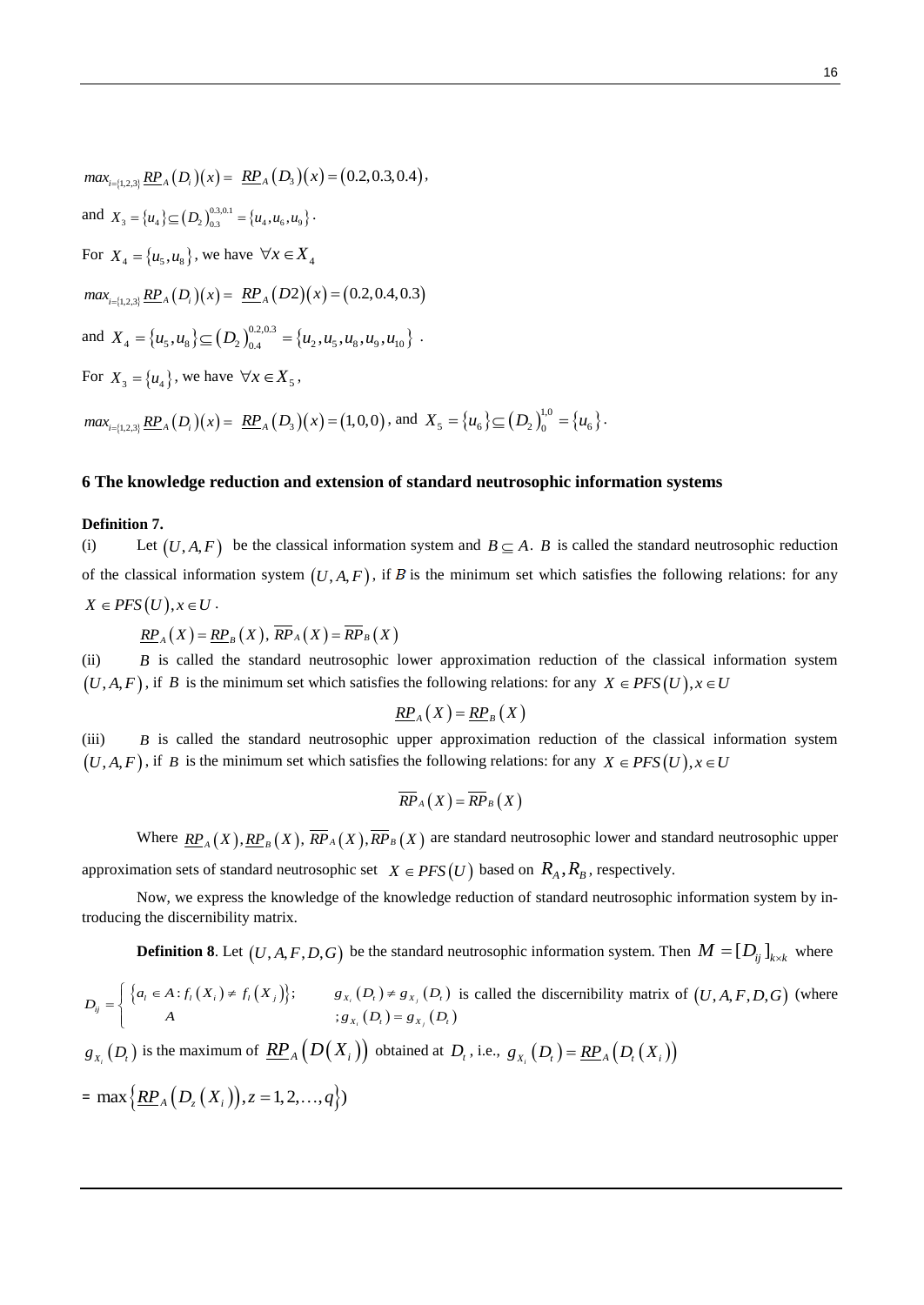**Definition 9.** Let  $(U, A, F, D, G)$  be the standard neutrosophic information system, for any  $B \subseteq A$ , if the following relations holds, for any  $x \in B$ : lowing relations holds, for any  $x \in B$ :<br>
<u> $RP_B(D_i)(x) > \underline{RP}_B(D_j)(x) - \underline{RP}_A(D_i)(x) > \underline{RP}_A(D_j)(x)(i \neq j)$ </u>

then  $B$  is called the consistent set of  $A$ .

**Theorem 6.** Let  $(U, A, F, D, G)$  be the standard neutrosophic information system. If there exists a subset  $B \subseteq A$  such that  $B \cap D_{ij} \neq \emptyset$ , then  $B$  is the consistent set of  $A$ .

**Definition 10.** Let 
$$
(U, A, F, D, G)
$$
 be the standard neutrosophic information system\n
$$
D_{ij}^C = \begin{cases} \n\{a_i \in A : f_i(X_i) = f_i(X_j)\}; & g_{X_i}(D_i) \neq g_{X_j}(D_i) \\
\varnothing & \n\end{cases}
$$
\n
$$
g_{X_i}(D_i) = g_{X_j}(D_i)
$$

is called the discernibility matrix of  $(U, A, F, D, G)$  (where  $g_{X_i}(D_i)$  is the maximum of  $\underline{RP}_A(D(X_i))$  obtained at  $D_t$ , i.e.,

*D<sub>t</sub>*, i.e.,<br>  $g_{X_i}(D_i) = \underline{RP}_A(D_i(X_i)) = \max \{ \underline{RP}_A(D_i(X_i)), z = 1, 2, ..., q \}).$ 

**Theorem 7.** Let  $(U, A, F, D, G)$  be the standard neutrosophic information system. If there exists a subset  $B \subseteq A$  such that  $B \cap D_{ij}^C = \emptyset$ , then  $B$  is the consistent set of  $\overline{A}$ .

**Proof**. If  $B \cap D_{ij}^C = \emptyset$ , then  $B \subseteq D_{ij}$ . According to Theorem 6,  $B$  is the consistent set of A.

The extension of a standard neutrosophic information system present on the following definition:

## **Definition 11.**

(i) Let  $(U, A, F)$  be the classical information system and  $B \subseteq A$ . *B* is called the standard neutrosophic extension of the classical information system  $(U, A, F)$ , if *B* satisfies the following relations: for any  $X \in PFS(U)$ ,  $x \in U$ <br> $\underline{RP}_A(X) = \underline{RP}_B(X)$ ,  $\overline{RP}_A(X) = \overline{RP}_B(X)$ 

$$
\underline{RP}_A(X) = \underline{RP}_B(X), \overline{RP}_A(X) = \overline{RP}_B(X)
$$

(ii) *B* is called the standard neutrosophic lower approximation extension of the classical information system  $(U, A, F)$ , if *B* satisfies the following relations: for any  $X \in PFS(U)$ ,  $x \in U$ 

$$
\underline{RP}_A(X) = \underline{RP}_B(X)
$$

 $(iii)$ *B* is called the standard neutrosophic upper approximation extension of the classical information system  $(U, A, F)$ , if *B* satisfies the following relations: for any  $X \in PFS(U)$ ,  $x \in U$ 

$$
\overline{RP}_A(X)=\overline{RP}_B(X)
$$

Where  $\underline{RP}_A(X), \underline{RP}_B(X)$   $\overline{RP}_A(X), \overline{RP}_B(X)$  are picture fuzzy lower and upper approximation sets of standard neutrosophic set  $X \in PFS(U)$  based on  $R_A, R_B$ , respectively.

We can be easily obtained the following result.

**Definition 12.** Let  $(U, A, F)$  be the classical information system, for any hyper set B, such that  $A \subseteq B$ , if A is the standard neutrosophic reduction of the classical information system  $(U, B, F)$ , then  $(U, B, F)$  is the standard neutrosophic extension of  $(U, A, F)$ , but not conversely necessary.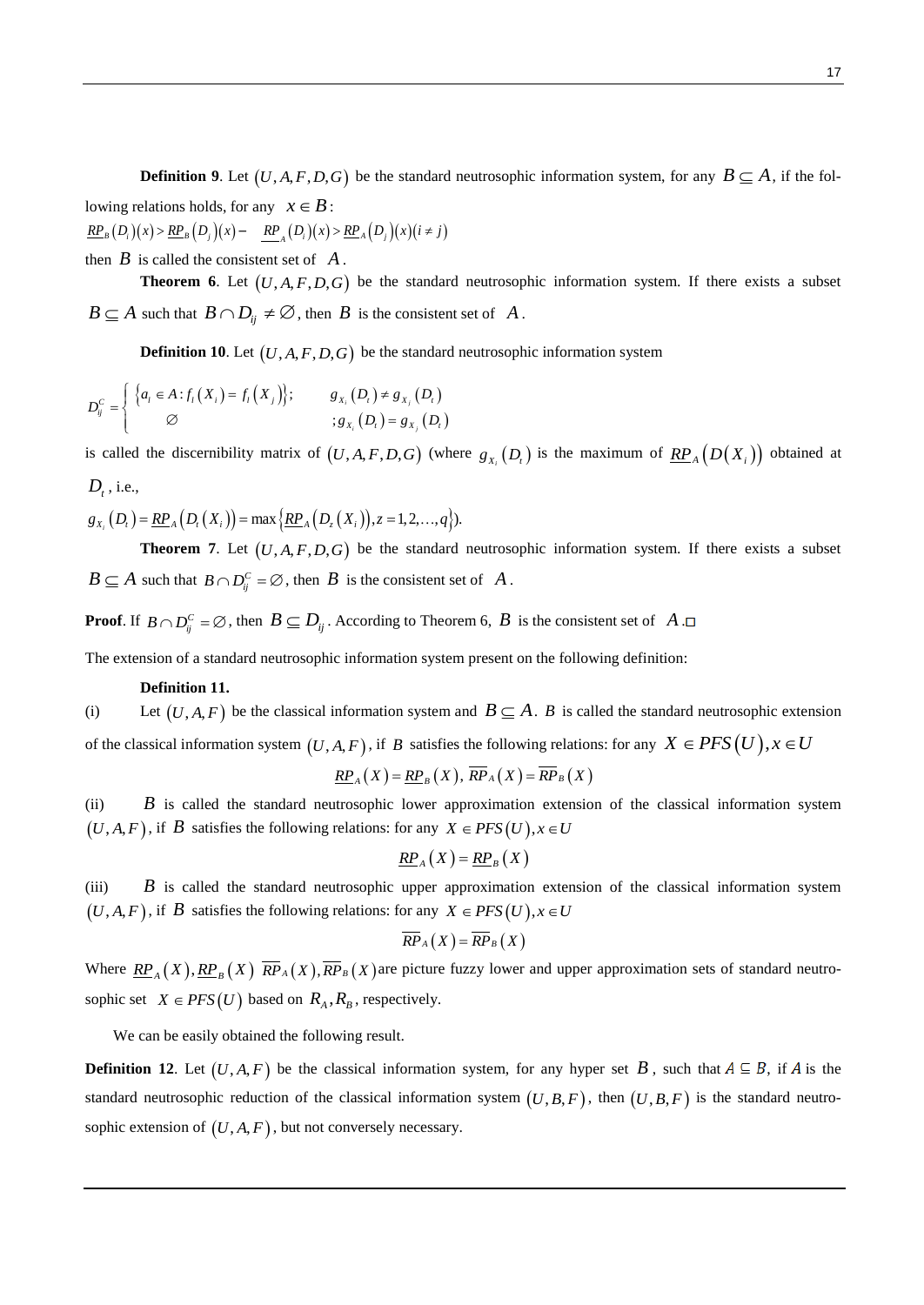**Example 4**. In the approximation of the standard neutrosophic decision in Table 2, Table 3. Let  $B = \{a_1, a_2\}$ , then we obtained the family of all equivalent classes of U based on the equivalent relation  $R_B = IND(B)$  as follows<br>  $U/R_B = \{X_1 = \{u_1, u_3, u_9\}, X_2 = \{u_2, u_7, u_{10}\}, X_3 = \{u_4\}, X_4 = \{u_5, u_8\}, X_5 = \{u_6\}\}\$ 

$$
U/R_B = \left\{ X_1 = \left\{ u_1, u_3, u_9 \right\}, X_2 = \left\{ u_2, u_7, u_{10} \right\}, X_3 = \left\{ u_4 \right\}, X_4 = \left\{ u_5, u_8 \right\}, X_5 = \left\{ u_6 \right\} \right\}
$$

We can get the approximation value given in Table 4.

*Table 4: The approximation of the standard neutrosophic decision*

| $U/R_{_B}$                 | $\mathbb{R}P_{B}\big(D_{1}\big(X_{i}\big)\big)$ | $\mathbb{R}P_{B}\big(D_{2}\big(X_{i}\big)\big)$ | $\frac{RP_B}{P_3}(D_3(X_i))$ |
|----------------------------|-------------------------------------------------|-------------------------------------------------|------------------------------|
| $X_{1}$                    | (0.2, 0.0.5)                                    | (0.15, 0.05, 0.6)                               | (0.1, 0.05, 0.5)             |
| $X_{2}$                    | (0.05, 0.05, 0.9)                               | (0.3, 0.1, 0.3)                                 | (0.05, 0.1, 0.4)             |
| $X_3$                      | (0.15, 0.1, 0.7)                                | (0.1, 0.05, 0.8)                                | (0.2, 0.4, 0.3)              |
| $X_{\scriptscriptstyle A}$ | (0.05, 0.2, 0.7)                                | (0.2, 0.3, 0.4)                                 | (0.05, 0.0.6)                |
| $X_5$                      | (0.1, 0.3, 0.5)                                 | (0.2, 0.3, 0.4)                                 | (1,0,0)                      |

It is easy to see that B satisfies Definition 7 (ii), i.e., B is the standard neutrosophic lower reduction of the classical information system  $(U, A, F)$ .

The discernibility matrix of the standard neutrosophic information system  $(U, A, F, D, G)$  will be presented in Table 5.

|       | $U/R_B$<br>$X_1$ | $X_2$            | $X_3$ |           | $X_4$<br>$X_5$ |
|-------|------------------|------------------|-------|-----------|----------------|
| $X_1$ | A                |                  |       |           |                |
| $X_2$ | $\boldsymbol{A}$ | $\boldsymbol{A}$ |       |           |                |
| $X_3$ | $\{a_2\}$        | ${a_1, a_3}$     | A     |           |                |
| $X_4$ | ${a_1, a_3}$     | A                |       | $A$ $A$   |                |
| $X_5$ | $\{a_1, a_3\}$   | A                | A     | $\{a_2\}$ | A              |

*Table 5: The discernibility matrix of the standard neutrosophic information system*

# **7 Conclusion**

In this paper, we introduce the concept of standard neutrosophic information system, study the knowledge discovery of standard neutrosophic information system based on rough standard neutrosophic sets. We investigate some problems of the knowledge discovery of standard neutrosophic information system: the knowledge reduction and extension of the standard neutrosophic information systems .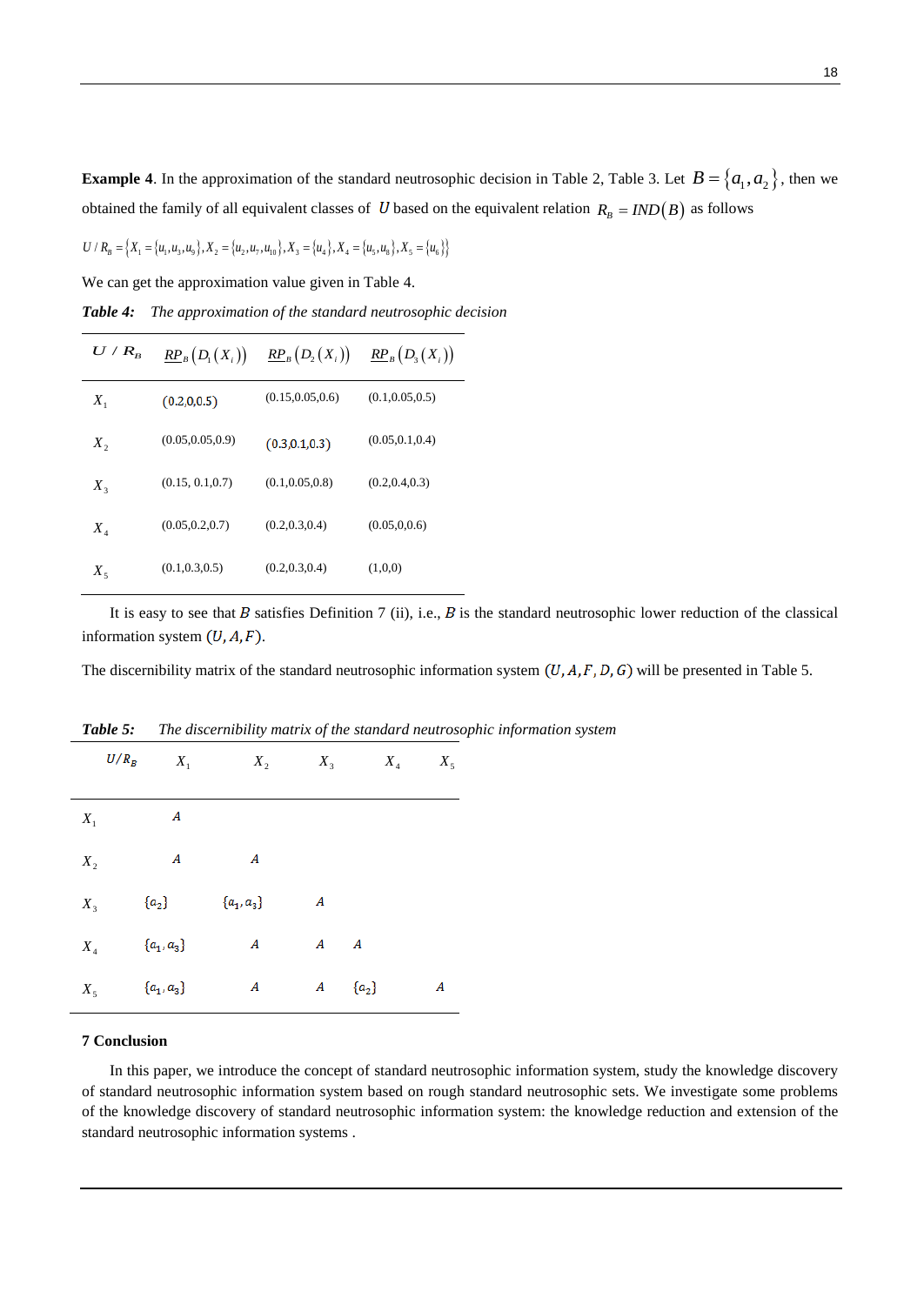#### **Acknowledgment**

This research is funded by the Vietnam National Foundation for Science and Technology Development (NAFOSTED) under grant number 102.01-2017.02 .

## **References**

[1] Z. Pawlak, *Rough sets*, International Journal of Computer and Information Sciences, vol. 11, no.5 , pp 341 – 356, 1982.

[2] L. A. Zadeh, *Fuzzy Sets*, Information and Control, Vol. 8, No. 3 (1965), p 338-353.

[3] K. Atanassov, *Intuitionistic fuzzy sets*, Fuzzy set and systems, vol.20, pp.87-96, 1986.

[4] B.C. Cuong, V. Kreinovick, *Picture fuzzy sets – a new concept for computational intelligence problems*, in the proceedings of the third world congress on information and communication technologies WICT'2013, Hanoi, Vietnam, December 15-18, pp 1-6, 2013.

[5] B.C. Cuong, *Picture Fuzzy Sets*, Journal of Computer Science and Cybernetics, Vol.30, n.4, 2014, 409-420.

[6] B.C. Cuong, P.H.Phong and F. Smarandache, *Standard Neutrosophic Soft Theory: Some First Results*, Neutrosophic Sets and Systems, vol.12, 2016, pp.80-91.

[7] L.H. Son, *DPFCM: A novel distributed picture fuzzy clustering method on picture fuzzy sets*, Expert systems with applications 42, pp 51-66, 2015.

[8] P.H. Thong and L.H.Son, *Picture Fuzzy Clustering : A New Computational Intelligence Method*, Soft Computing, v.20 (9) 3544-3562, 2016.

[9] D. Dubois, H. Prade, *Rough fuzzy sets and fuzzy rough sets*, International journal of general systems, Vol. 17, p 191- 209, 1990.

[10] Y.Y. Yao, *Combination of rough and fuzzy sets based on*  $\alpha$  – level sets, Rough sets and Data mining: analysis for imprecise data, Kluwer Academic Publisher, Boston, p 301 – 321, 1997.

[11] W. Z. Wu, J. S. Mi, W. X. Zhang, *Generalized fuzzy rough sets*, Information Sciences 151, p. 263-282, 2003.

[12] W. Z. Wu, Y. H. Xu, *On fuzzy topological structures of rough fuzzy sets*, Transactions on rough sets XVI, LNCS 7736, Springer – Verlag Berlin Heidelberg, p 125-143, 2013.

[13] Y.H. Xu, W.Z. Wu, *Intuitionistic fuzzy topologies in crisp approximation spaces*, RSKT 2012, LNAI 7414, © Springer – Verlag Berlin Heidelberg, pp 496-503, 2012.

[14] B. Davvaz, M. Jafarzadeh, *Rough intuitionistic fuzzy information systems*, Fuzzy information and Engineering, vol.4, pp 445-458, 2013.

[15] N.X. Thao, N.V. Dinh, *Rough picture fuzzy set and picture fuzzy topologies*, Science computer and Cybernetics, *Vol 31, No 3 (2015), pp 245-254.*

[16] B. Sun, Z. Gong, *Rough fuzzy set in generalized approximation space*, Fifth Int. Conf. on Fuzzy Systems and Knowledge Discovery, IEEE computer society 2008, pp 416-420.

[17] F. Smarandache, *A unifying field in logics. Neutrosophy: Neutrosophic probability, set and logic*, American Research Press, Rehoboth, 1998, 1999.

[18] H. Wang, F. Smarandache, Y.Q. Zhang et al., *Interval neutrosophic sets and logic: Theory and applications in computing*, Hexis, Phoenix, AZ 2005.

[19] H. Wang, F. Smarandache, Y.Q. Zhang, et al., *Single valued neutrosophic sets,* Multispace and Multistructure 4 (2010), 410-413.

[20] J. Ye, *A multicriteria decision-making method using aggregation operators for simplified neutrosophic sets*, Journal of Intelligent & Fuzzy Systems 26 (2014) 2459-2466.

[21] P. Majumdar, *Neutrosophic sets and its applications to decision making*, Computation intelligentce for big data